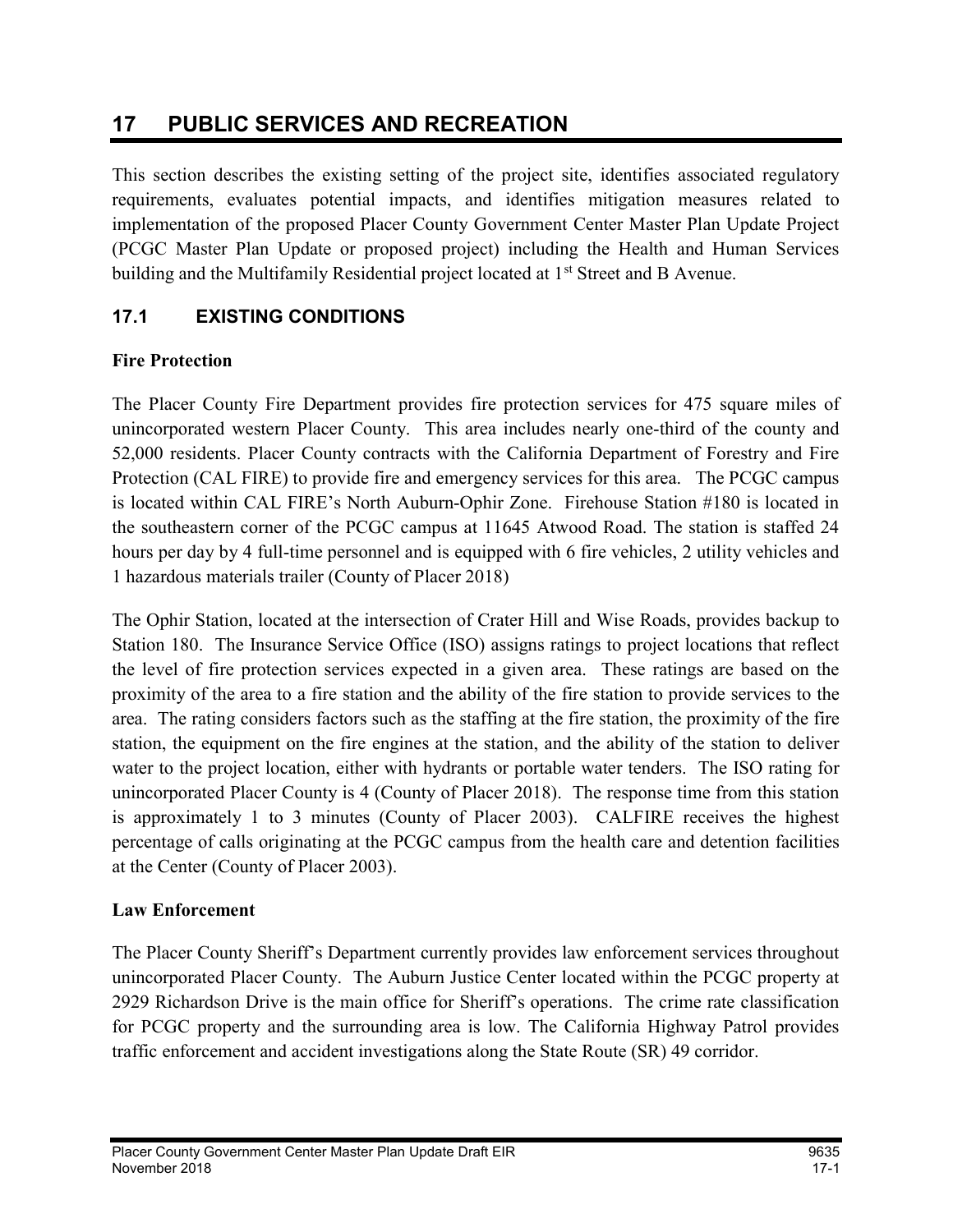An officer regularly patrols the PCGC campus and surrounding area 24 hours per day. The onduty officer should be able to respond to any call from the PCGC campus within 5 minutes. Anticipated average response times for emergency calls is approximately 1 to 2 minutes (County of Placer 2003).

### Schools

The PCGC campus is located within the Auburn Union Elementary School District (AUSD) and the Placer Union High School District (PUHSD). Enrollment in AUSD and PHUSD schools for the 2017-2018 academic year is shown in Table 17-1.

| <b>School</b>                                | <b>Number of Students</b> |  |  |
|----------------------------------------------|---------------------------|--|--|
| <b>Auburn Union School District</b>          |                           |  |  |
| Alta Vista Community Charter                 | 140                       |  |  |
| <b>Auburn Elementary</b>                     | 381                       |  |  |
| Rock Creek Elementary                        | 278                       |  |  |
| <b>Skyridge Elementary</b>                   | 381                       |  |  |
| EV Cain Middle School                        | 693                       |  |  |
| Placer Union High School District (Capacity) |                           |  |  |
| Colfax High                                  | 650 (756)                 |  |  |
| Confluence Continuation High                 | 57                        |  |  |
| Del Oro High                                 | 1,642 (1,539)             |  |  |
| Foresthill High                              | 189 (324)                 |  |  |
| 109<br>Maidu High Independent Study          |                           |  |  |
| Nonpublic, nonsectarian schools              | 5                         |  |  |
| Placer High                                  | 1,350 (1,458)             |  |  |

# Table 17-1 2017-2018 Enrollment by School

Sources: Asbury 2018a, PUSHD 2016

AUSD's 2018-2019 Developer Fees, from the Certification of Compliance, states a per-squarefoot cost for providing the necessary facilities for this district is \$2.02 for residential, \$0.32 for commercial/industrial, and \$0.02 for self-storage facilities (AUSD 2018).

The PCGC campus houses some educational facilities onsite as part of the Juvenile Court and Community Schools program. This program is a cooperative effort of the Placer County Office of Education, local school districts, the Placer County Probation Department, and the Placer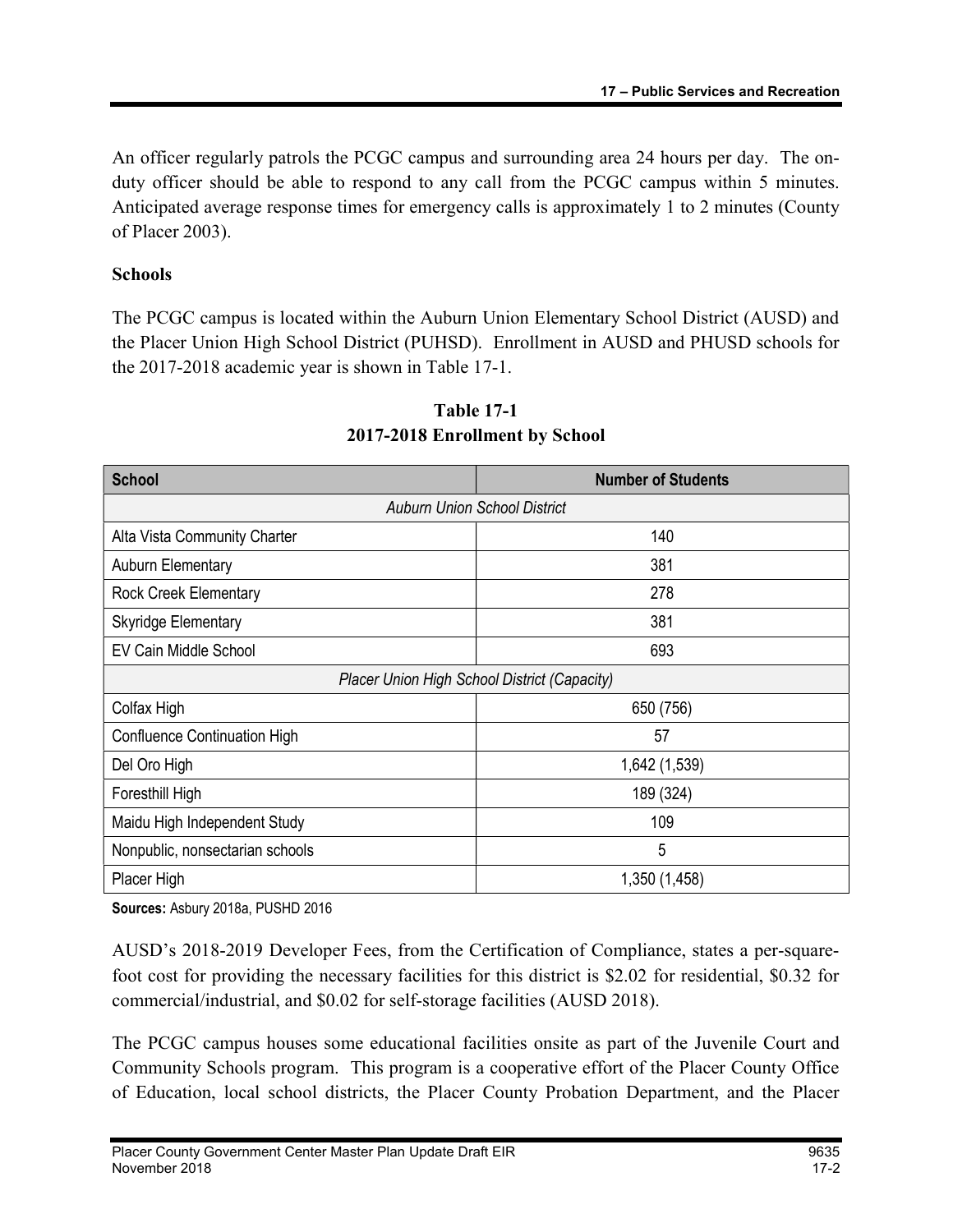County Special Multi-Agency Administration and Resource Team. Students served by the Juvenile Court and Community Schools programs have been referred by the Probation Department, are wards of the Juvenile Hall or are participants at the day treatment school for emotionally disturbed children (County of Placer 2003). Juvenile Hall wards receive instruction within the Juvenile Hall facility.

#### Parks and Recreation

Placer County owns and operates more than 60 active and passive park sites; the closest of these County parks is Hidden Falls Regional Park. The Auburn Recreational District owns and operates 13 parks. Additionally, the schools nearby (Auburn Elementary, Rock Creek Elementary, and St. Joseph's Catholic School) all have recreational resources that are occasionally used by the community. Finally, the State of California owns and operates the Auburn State Recreational Area, which is a 42,377 acres along the American River and is located approximately 3 miles southeast of the PCGC campus.

# 17.2 REGULATORY FRAMEWORK

#### Federal Regulations

There are no federal plans or policies relevant to the proposed project.

## State Regulations

#### Quimby Act

In 1975, the Quimby Act (California Government Code Section 66477, as amended in 1982) granted cities and counties authority to pass ordinances requiring developers to set aside land, donate conservation easements, or pay fees for park improvements through in-lieu fees. The goal of the Quimby Act was to require developers to help mitigate the impacts of their developments. Special districts must work with cities, and/or counties to receive parkland dedication and/or inlieu fees. The fees must be paid and land conveyed directly to the local public agencies that provide park and recreation services to the affected community. Revenues generated through the Quimby Act cannot be used for the operation and maintenance of park facilities.

#### Local Regulations

#### Auburn/Bowman Community Plan

The Community Development Element of the Auburn/Bowman Community Plan contains policies related to schools that apply to residential development, fire services, law enforcement,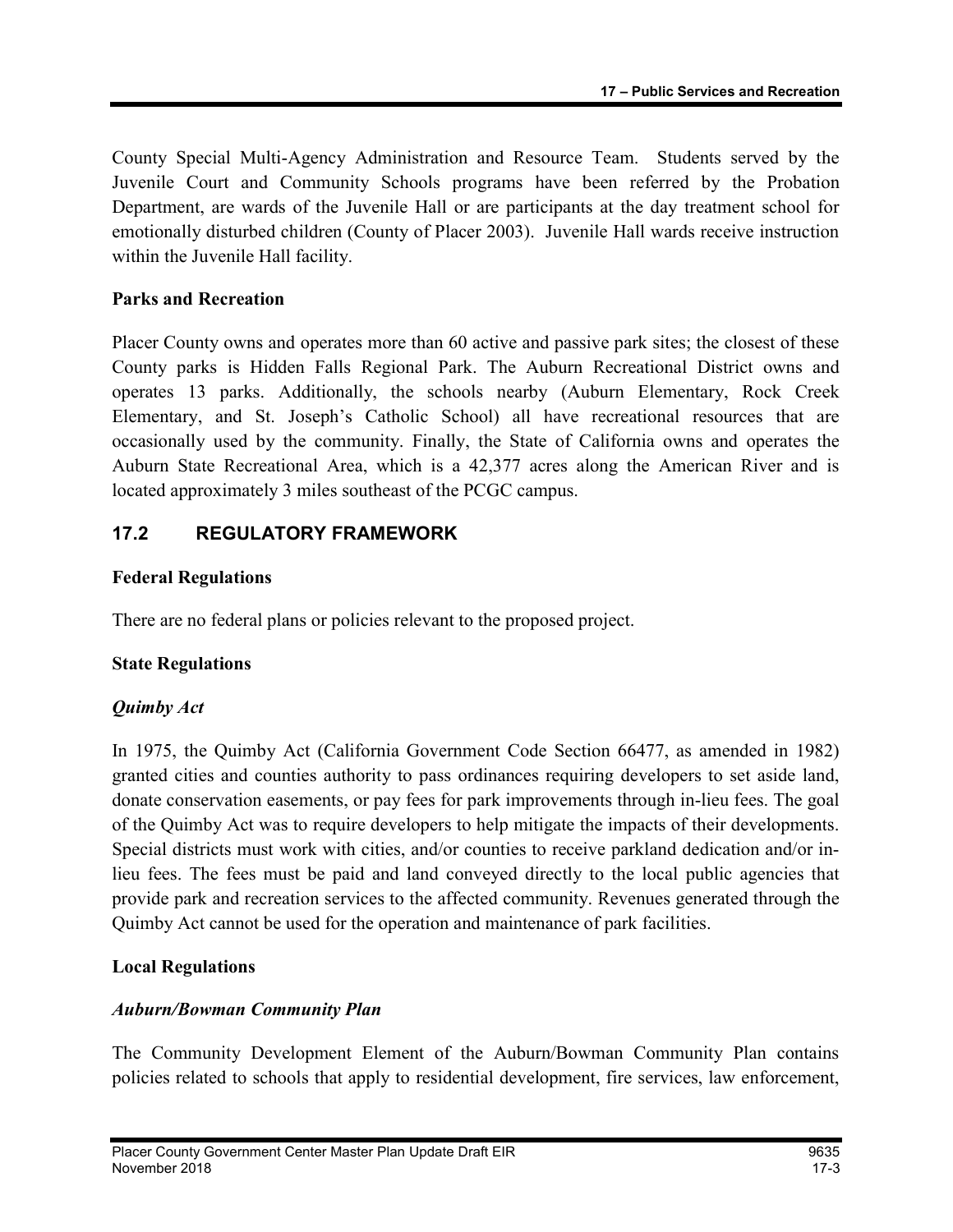and parks. The following policies from the Community Development Element are applicable to the proposed project.

- Goal B.II.d. Ensure adequate allocation of land use designations for public facilities (i.e., schools, fire stations, parks and other public uses) at a level necessary to meet the needs of existing and future residents.
	- **B.3.aa** Recreation areas should be located and designed so that access by pedestrians, equestrians, and bicyclists is encouraged.

# Goal VI.B.2 Provide public schools that are physically and functionally integrated with their surrounding neighborhoods.

- **B.6.15** School districts shall have primary responsibility for ensuring that school facilities exist, or will exist in a timely manner, to accommodate projected student populations of new residential development projects in compliance with established service level standards. The County will assist the school districts by requiring will-serve letters from affected school districts for each new residential land use project.
- Goal III.D.4.a.1. Provide fire safety through increased emphasis upon fire prevention programs, fire code enforcement and fire safety education.
	- D.4.b.2 Control fire losses and protection costs through continued emphasis upon automatic fire detection, control, and suppression systems.
- Goal III.D.5.a.1. Provide public protection services which are appropriate for the urban and rural development proposed by the community plan, increasing the level of such services as development occurs.
	- D.5.b.2 Adequately finance public protection agencies' needs for facilities, expansion, staffing, and equipment to correspond to Plan area growth and development.
- Goal E.2.a. Provide a variety of park and recreation facilities to adequately meet the needs or present and future residents of the area.
	- E.3.a. Provide future park facilities in accordance with the following County and ARD park standard: five acres of improved park land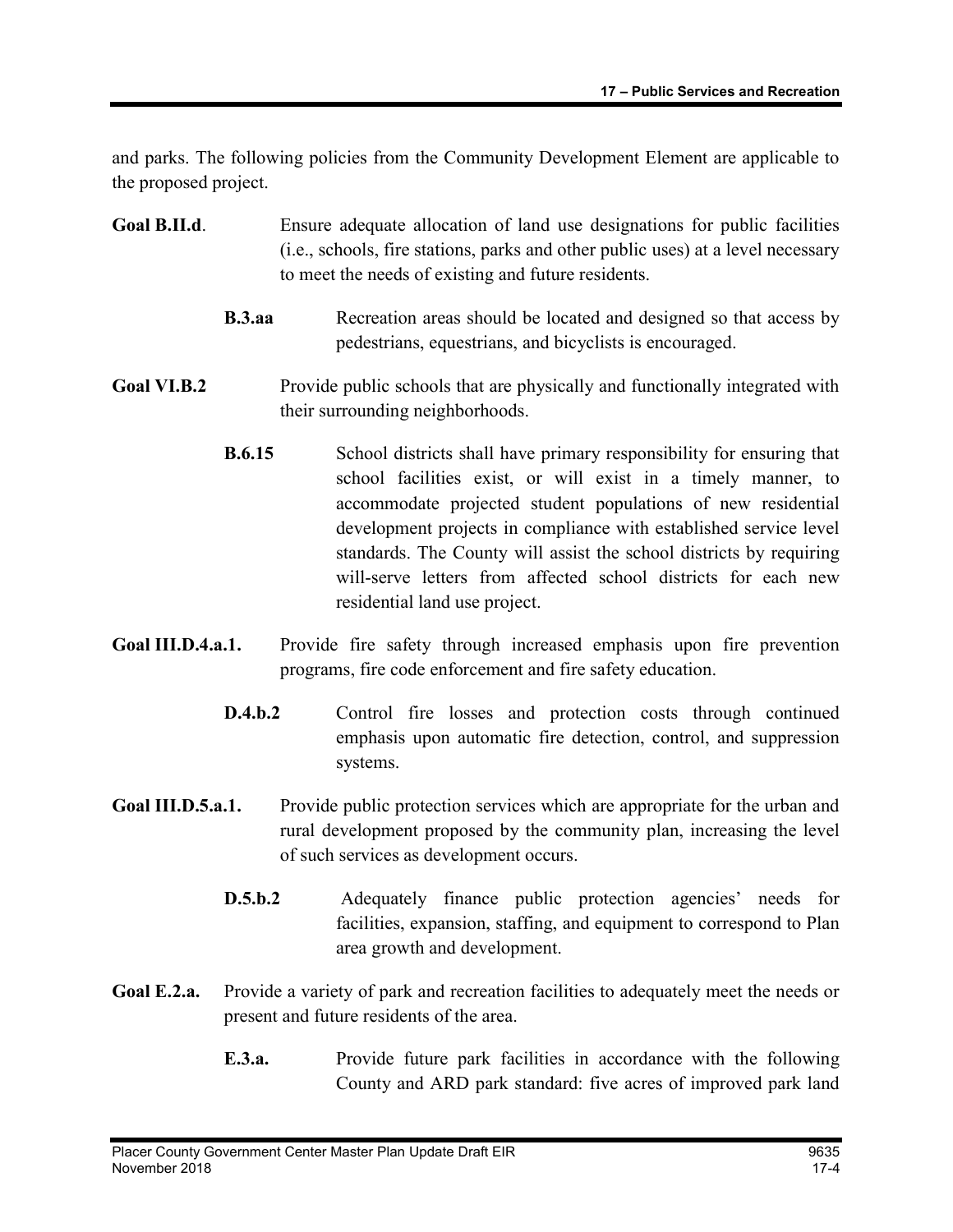for every 1000 persons and five acres of 79 passive recreation area or open space for every 1000 persons, for a total of 10 acres of park land for every 1000 persons.

- E.3.f. By way of implementation of the Park Dedication Ordinance (Quimby Act), the acquisition/acceptance of land shall be given priority over "in-lieu" fees.
- E.3.g. Locate recreation uses (golf courses, trails, athletic fields, picnic areas) taking into account terrain, links to other parts of the community, and related factors.

#### Placer County General Plan

The following Placer County General Plan policies related to fire protection, law enforcement, schools, and parks and recreation are applicable to the proposed project.

- Goal 4.H To provide adequate sheriff's services to deter crime and to meet the growing demand for services associated with increasing population and commercial/industrial development in the County.
	- 4.H.1 Within the County's overall budgetary constraints, the County shall strive to maintain the following staffing ratios (expressed as the ratio of officers to population):
		- a. 1:1,000 for unincorporated areas
		- b. 1:7 for jail population
		- c. 1:16,000 total county population for court and civil officers
	- **4.H.2** The County Sheriff shall strive to maintain the following average response times for emergency calls for service:
		- a. 6 minutes in urban areas
		- b. 8 minutes in suburban areas
		- c. 15 minutes in rural areas
		- d. 20 minutes in remote rural areas
	- **4.H.3** Within the County's overall budgetary constraints, the County shall provide sheriff facilities (including substation space, patrol,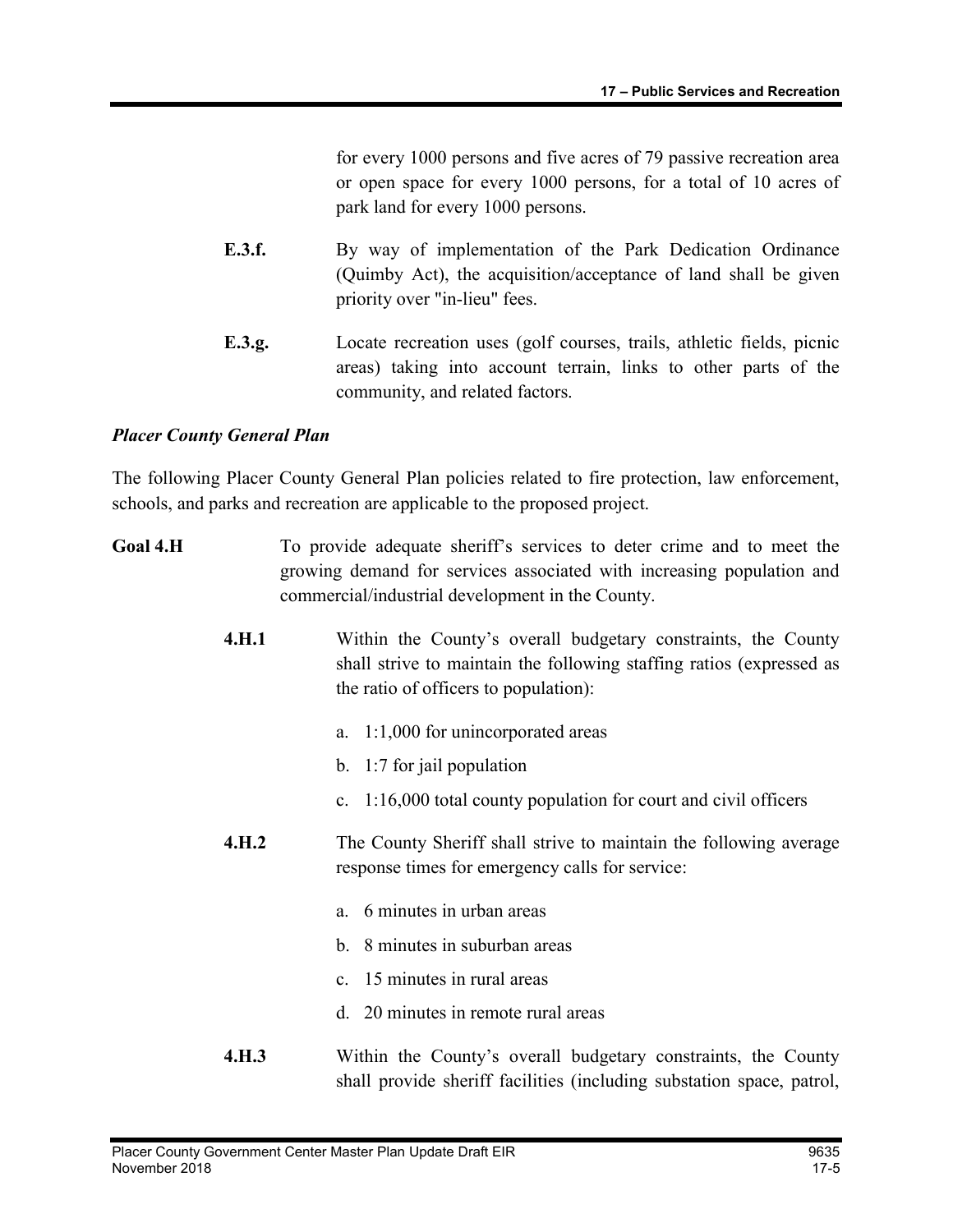and other vehicles, necessary equipment, and support personnel) sufficient to maintain the above service standards.

- 4.H.4 The County shall require new development to develop or fund sheriff facilities that, at a minimum, maintain the above standards.
- 4.H.5 The County shall consider public safety issues in all aspects of commercial and residential project design, including crime prevention through environmental design.

## Goal 4.I To protect residents of and visitors to Placer County from injury and loss of life and to protect property and watershed resources from fires.

- 4.I.1 The County shall encourage local fire protection agencies in Placer County to maintain the following minimum fire protection standards (expressed as Insurance Service Organization [ISO] ratings):
	- a. ISO 4 in urban areas
	- b. ISO 6 in suburban areas
	- c. ISO 8 in rural areas
- 4.I.2 The County shall encourage local fire protection agencies in the County to maintain the following standards (expressed as average response times to emergency calls):
	- a. 4 minutes in urban areas
	- b. 6 minutes in suburban areas
	- c. 10 minutes in rural areas
- 4.I.3 The County shall require new development to develop or fund fire protection facilities, personnel, and operations and maintenance that, at a minimum, maintains the above service level standards.
- 4.I.9 The County shall ensure that all proposed developments are reviewed for compliance with fire safety standards by responsible local fire agencies per the Uniform Fire Code and other County and local ordinances.
- Goal 4.J To provide for the educational needs of Placer County residents.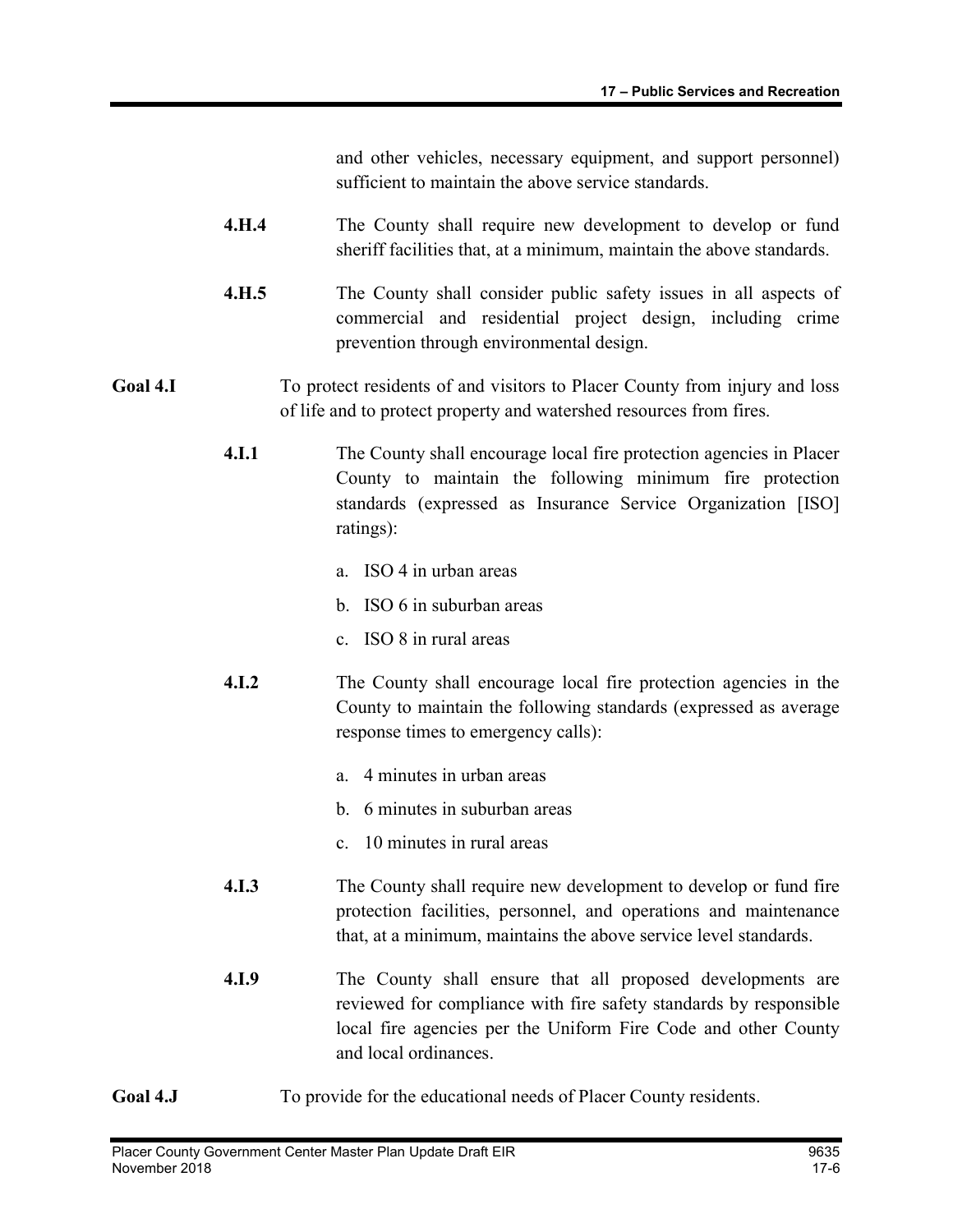- 4.J.7. The County shall consider school district plans in establishing acceptable levels of service for schools, determining school location and land and facility needs, and determining appropriate financing methods. The County should designate existing and future school sites in community plans and specific plans to accommodate school district needs.
- 4.J.10 The provision of adequate school facilities is a community priority. The County and school districts will work closely to secure adequate funding for new school facilities and, where legally feasible, the County shall provide a mechanism which, along with state and local sources, requires development projects to satisfy an individual school district's financing program based upon their impaction.
- Goal 8.C To minimize the risk of loss of life, injury, and damage to property and watershed resources resulting from unwanted fires.
	- 8.C.3 The County shall require that new development meet state, county, and local fire district standards for fire protection.
	- 8.C.4 The County shall refer development proposals in the unincorporated county to the appropriate local fire agencies for review for compliance with fire safety standards. If dual responsibility exists, then both agencies shall review and comment relative to their area of responsibility. If standards are different or conflicting, the more stringent standards shall be applied.
	- 8.C.5. The County shall ensure that existing and new buildings of public assembly incorporate adequate fire protection measures to reduce the potential loss of life and property in accordance with state and local codes and ordinances.
- Goal 5.A: To develop and maintain a system of conveniently located, properlydesigned parks and recreational facilities to serve the needs of present and future residents, employees, and visitors.
	- 5.A.1. The County shall strive to achieve and maintain a standard of 10 acres of improved parkland per 1,000 population. The standard shall be comprised of the following: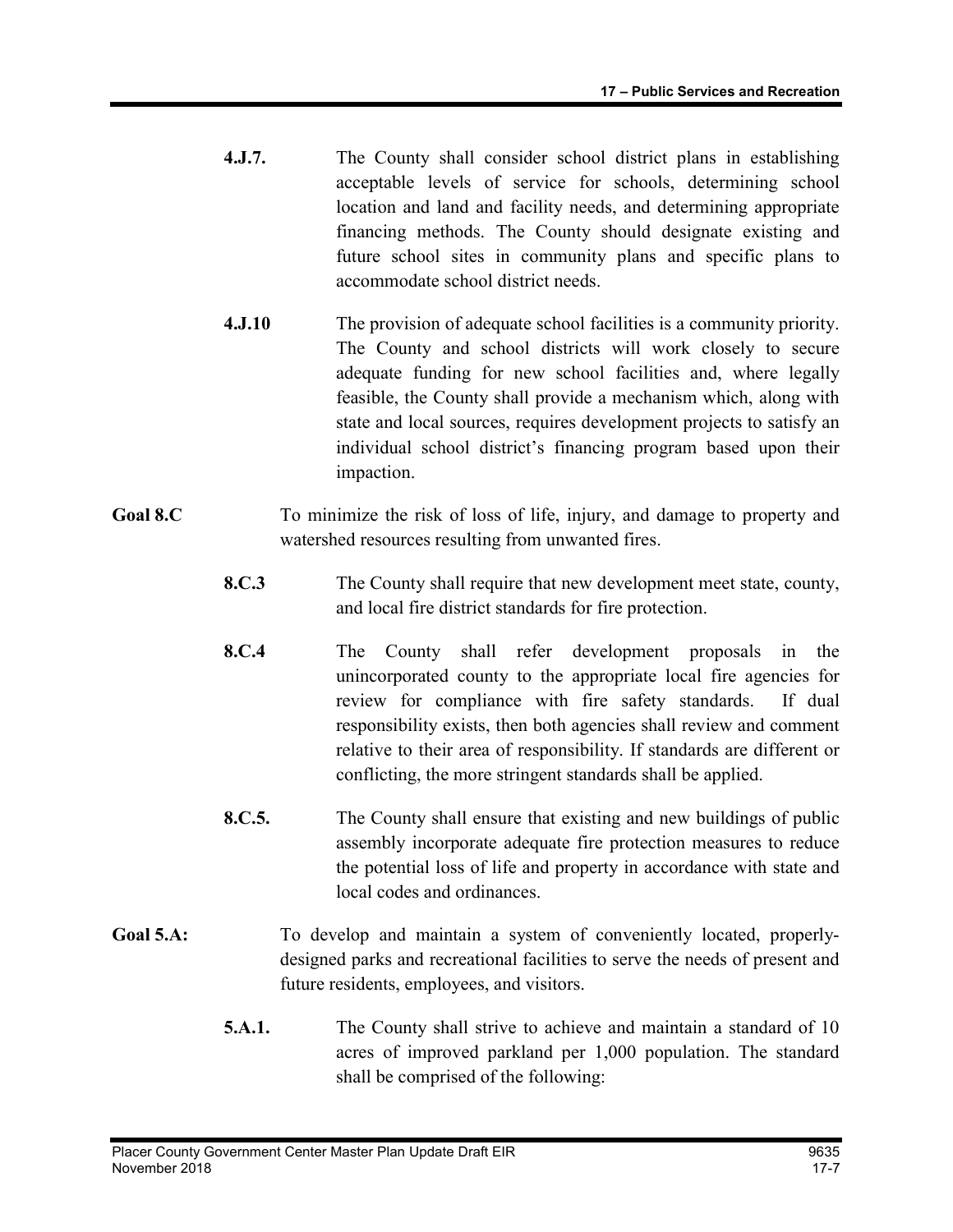- 5 acres of improved active parkland per 1,000 population
- 5 acres of passive recreation area or open space per 1,000 population
- 5.A.2. The County shall strive to achieve the following park facility standards:
	- a. 1 tot lot per 1,000 residents
	- b. 1 playground per 3,000 residents
	- c. 1 tennis court per 6,000 residents
	- d. 1 basketball court per 6,000 residents
	- e. 1 hardball diamond per 3,000 residents
	- f. 1 softball/little league diamond per 3,000 residents
	- g. 1 mile of recreation trail per 1,000 residents
	- h. 1 youth soccer field per 2,000 residents
	- i. 1 adult field per 2,000 residents
	- j. 1 golf course per 50,000 residents
- 5.A.3. The County shall require new development to provide a minimum of 5 acres of improved parkland and 5 acres of passive recreation area or open space for every 1,000 new residents of the area covered by the development. The park classification system shown in Table 5-1 should be used as a guide to the type of the facilities to be developed in achieving these standards.

#### Placer County General Plan Table 5-1 Park Classification System

| Park Type                                   | <b>Use Description</b>                                                                                                                | <b>Desirable Site Characteristics</b>                                                                           |
|---------------------------------------------|---------------------------------------------------------------------------------------------------------------------------------------|-----------------------------------------------------------------------------------------------------------------|
| Mini-Park (2 ac or<br>less)                 | Specialized facilities that serve a concentreated<br>or limited population or specific group, such as<br>children or senior citizens. | Within neighborhoods and close to high<br>density housing or housing for the elderly.                           |
| Neighborhood Park<br>$(2-15 \text{ acres})$ | Area for intense recreational activities, such as<br>field games, court games, background<br>apparatus, skating, picnicking.          | Easily-accessible to neighborhood<br>population (geographically centered with<br>safe walking and bike access). |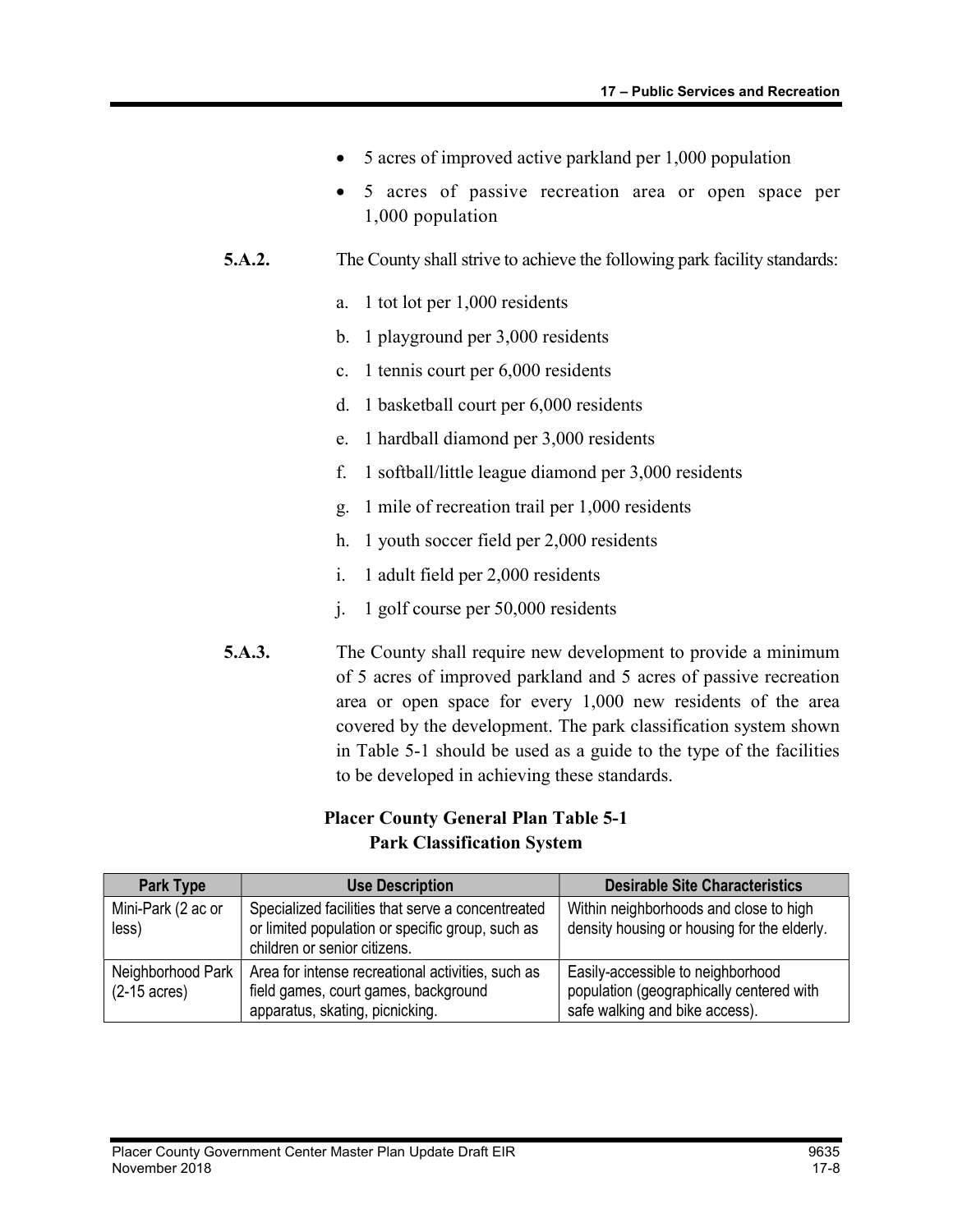### Placer County General Plan Table 5-1 Park Classification System

| <b>Park Type</b>                            | <b>Use Description</b>                                                                                                                                                                                                                                                                                                    | <b>Desirable Site Characteristics</b>                                                                                                                                                                                 |
|---------------------------------------------|---------------------------------------------------------------------------------------------------------------------------------------------------------------------------------------------------------------------------------------------------------------------------------------------------------------------------|-----------------------------------------------------------------------------------------------------------------------------------------------------------------------------------------------------------------------|
| <b>Community Park</b><br>(15 or more acres) | Area of diverse environmental quality. May<br>include areas suited for intense recreational<br>activities. May be an area of natural quality for<br>outdoor recreation, such as walking, viewing,<br>and picnicking. May be any combination of the<br>above, depending on site suitability and<br>community need.         | May include natural features, such as water<br>bodies. Easily-accessible to neighborhood<br>served.                                                                                                                   |
| <b>Linear Park</b>                          | Area developed for one of more modes of<br>travel, such as hiking, biking, horseback riding,<br>or cross country skiing                                                                                                                                                                                                   | Built or natural corridors, such as utility<br>rights-of-way, that link other elements of the<br>recreation system or community facilities,<br>such as schools, libraries, commercial<br>areas, and other park areas. |
| <b>Special Use</b>                          | Areas for specialized or single-purpose<br>recreational activities such as golf courses,<br>nature centers, marinas, arenas, outdoor<br>theaters, downhill ski areas, or areas that<br>preserve, maintain, and interpret buildings,<br>sites, and objects or archeological significance.<br>Also boulevards and parkways. |                                                                                                                                                                                                                       |
| Conservancy<br>Areas                        | Protection and management of the<br>natural/cultural environment with recreation use<br>as a secondary objective.                                                                                                                                                                                                         | Variable, depending on the resource being<br>protected.                                                                                                                                                               |

- 5.A.5. The County shall require the dedication of land and/or payment of fees, in accordance with state law (Quimby Act and the Mitigation Fee Act) to ensure funding for the acquisition and development of public recreation facilities. The fees are to be set and adjusted as necessary to provide for a level of funding that meets the actual cost to provide for all of the public parkland and park development needs generated by new development.
- 5.A.8. The County shall strive to maintain a well-balanced distribution of local parks, considering the character and intensity of present and planned development and future recreation needs.
- 5.A.12. The County shall encourage recreational development that complements the natural features of the area, including the topography, waterways, vegetation, and soil characteristics.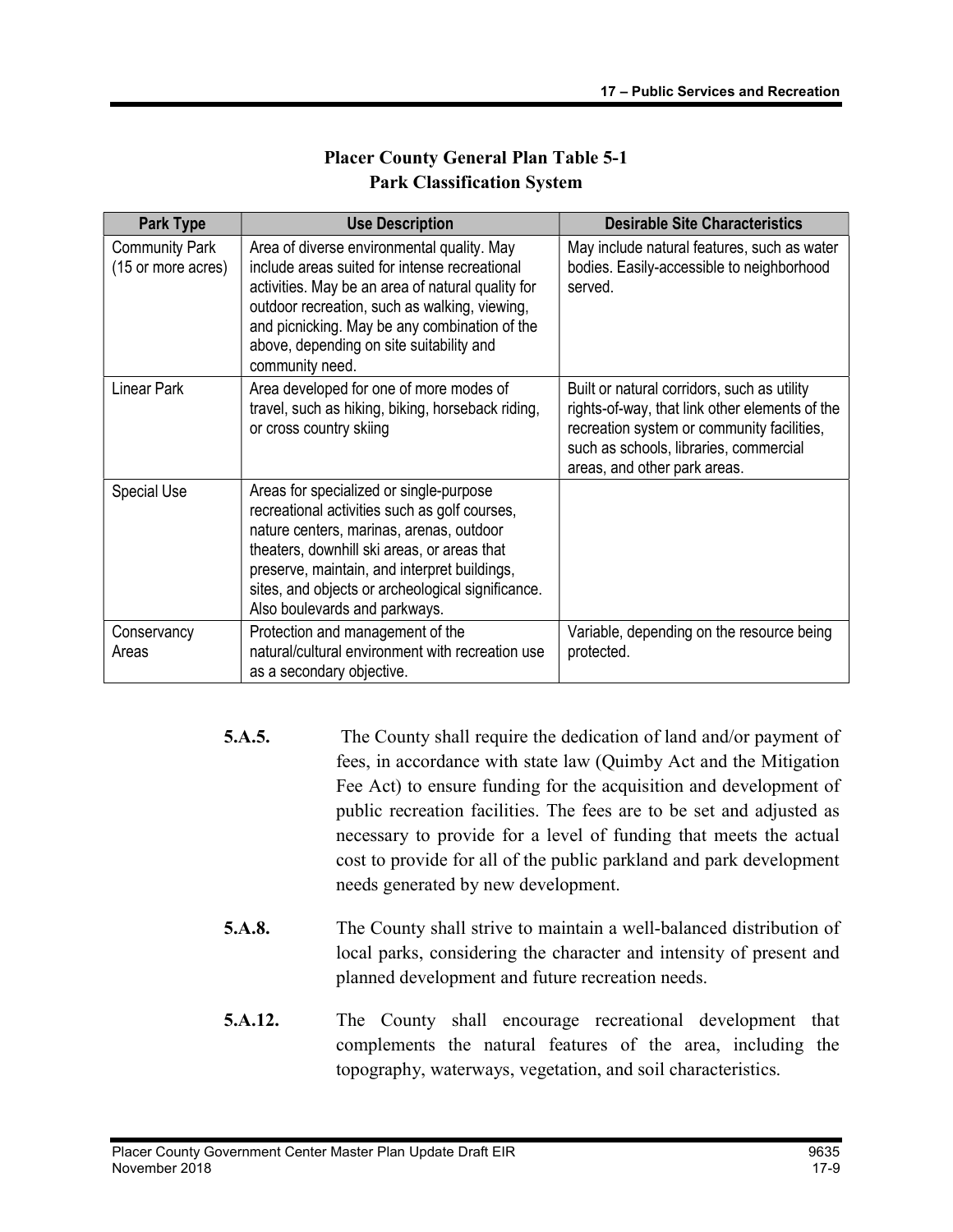# 17.3 PROJECT IMPACTS

#### Significance Criteria

The significance criteria used to evaluate the project impacts to public services are based on Appendix G of the CEQA Guidelines. According to Appendix G of the CEQA Guidelines, a significant impact related to public services would occur if the project would:

- 1. Result in substantial adverse physical impacts associated with the provision of new or physically altered governmental facilities, need for new or physically altered governmental facilities, the construction of which could cause significant environmental impacts, in order to maintain acceptable service ratios, response times or other performance objectives for any of the public services:
	- a. Fire protection.
	- b. Police protection.
	- c. Schools.
	- d. Parks.
	- e. Other public facilities.

#### Impact Analysis

| Impact 17-1                              | Would the project have an increase demand for police services and fire<br>protection services requiring the need to construct new facilities, or<br>expand existing facilities? |                                              |                                           |
|------------------------------------------|---------------------------------------------------------------------------------------------------------------------------------------------------------------------------------|----------------------------------------------|-------------------------------------------|
|                                          | <b>PCGC Master Plan</b><br>Update                                                                                                                                               | Health and Human<br><b>Services Building</b> | <b>Multifamily Residential</b><br>Project |
| <b>Level of Significance:</b>            | Less than Significant                                                                                                                                                           | Less than Significant                        | Less than Significant                     |
| <b>Mitigation Measures:</b>              | None required                                                                                                                                                                   | None required                                | None required                             |
| Significance after<br><b>Mitigation:</b> | Less than Significant                                                                                                                                                           | Less than Significant                        | Less than Significant                     |

# PCGC Master Plan Update

The project anticipates retention of approximately 650,000 square feet of existing building space, as well as construction of approximately 410,000 square feet of new County offices and facilities, 30,000 square feet of community uses, approximately 182,800 square feet of new mixed use, including retail and office space, and 485 multifamily dwelling units in 486,800 square feet, which could support approximately 1,300 residents. Implementation of the PCGC Master Plan Update would increase the number of employees (both County and private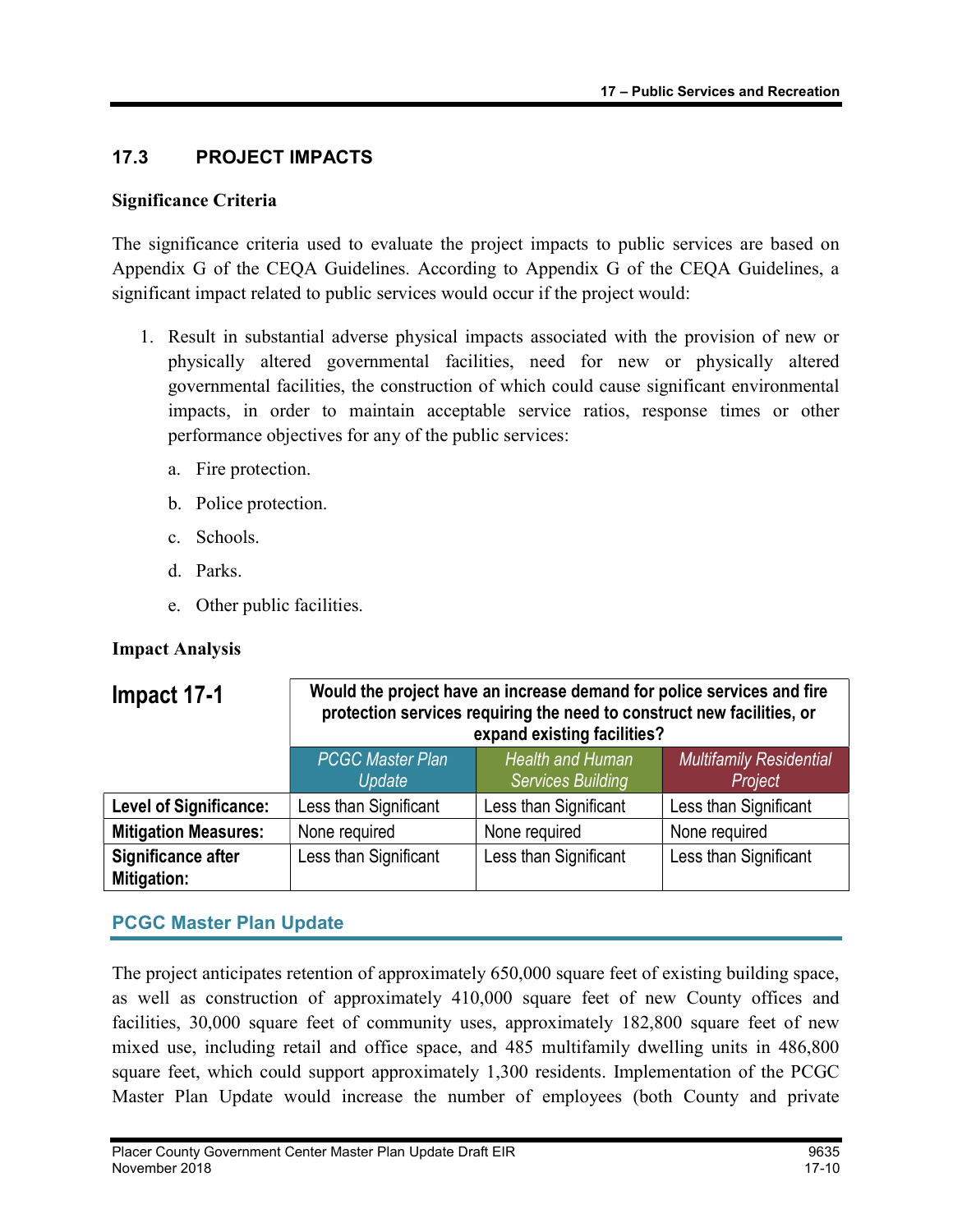office/retail) and introduce a non-institutional residential population to the PCGC campus. The increased employment and retail activity as well as the introduction of a residential population to the project site will increase demand for law enforcement and fire protection/emergency medical services.

# Fire Protection

As described above, the PCGC Master Plan Update would expand and add county, community, office, retail, and residential uses within the PCGC campus which would increase the need for fire protection and emergency medical services within the campus. As discussed in Chapter 16, Hazards and Hazardous Materials, development within the project site would not be exposed to a significant risk associated with wildland fire. The PCGC Master Plan Update proposes an expansion of the onsite Fire Station 180. The station was originally constructed in 1968. It currently includes 9,400 square feet of space; it is projected to require a total size of 12,040 square feet by 2037 (County of Placer 2018). The PCGC Master Plan proposes to expand the station by 3,300 square feet, which would exceed the projected need by approximately 660 square feet. This would ensure that there is sufficient space at the fire station to accommodate increased staffing and additional vehicle and equipment storage, as may be necessary to meet increased demands for fire protection and emergency medical services within the PCGC campus and throughout the station's service territory.

Fire equipment access to all buildings would be required to meet CAL FIRE standards. Consistent with the County's standard process for reviewing project plans prior to issuance of building permits, the building plans for each individual construction project that occurs throughout implementation of the proposed PCGC Master Plan Update would be reviewed by CAL FIRE and the County's Development Review Committee to ensure these standards are met.

In addition, Placer County has adopted a Capital Facilities Impact Fee (Placer County Code Chapter 15.30), to offset the impacts of new development demands for county services and facilities. The fee is collected at the time that building permits are issued. All private development within the PCGC campus would be required to pay this fee, which would ensure that development undertaken as part of implementation of the PCGC Master Plan Update would provide a fair-share of funding to support public services, including fire protection.

With the expansion of the onsite Fire Station #180, building and site design that meets all fire equipment access requirements, and payment of the Capital Facilities Impact Fee by applicants for private development projects within the PCGC campus, implementation of the PCGC Master Plan Update would have a less than significant impact related to the provision of fire protection services.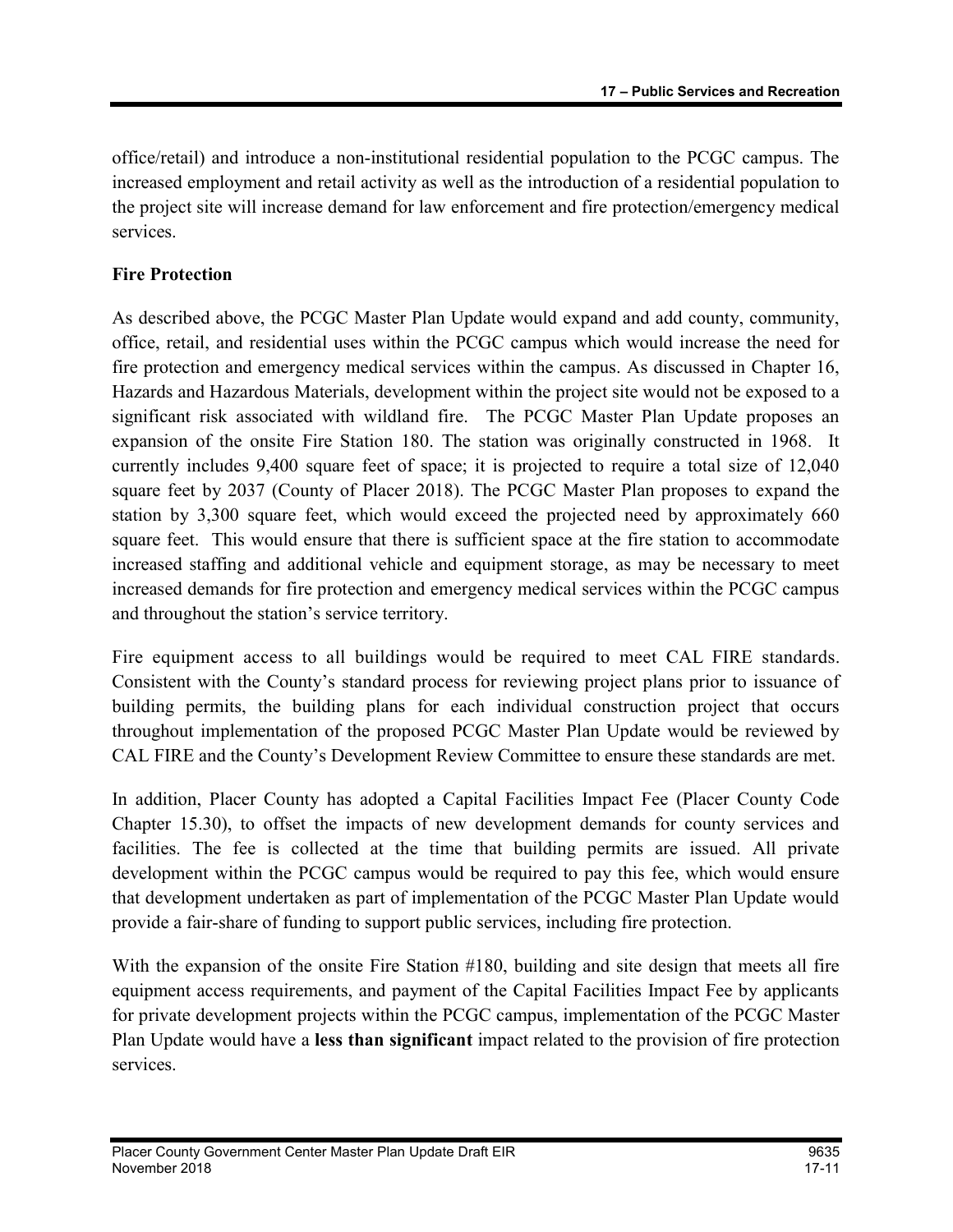# Law Enforcement

The proposed PCGC Master Plan Update does not include any alterations to existing Sheriff's Department facilities located in the Auburn Justice Center but does anticipate providing building space on the north side of B Avenue to meet future building space needs for the Sheriff's Department. The physical environmental impacts associated with this future construction are evaluated throughout this EIR as part of the overall PCGC Master Plan Update.

As described above, the PCGC Master Plan Update would expand and add county, community, office, retail, and residential uses within the PCGC campus, which would increase the demand for law enforcement services. Consultation with the Sheriff's Department occurred between April 2018 and July 2018. The Sheriff's Department reviewed the proposed PCGC Master Plan Update and determined that at full buildout of the plan, the Sheriff's Department would require an additional 2.42 "Sworn" personnel (based on the average calculation of 2 Deputies per 1,000 people) as well as an increased workload of 20% of a Sergeant and Investigator, and 2% of a Lieutenant (Asbury 2018b). These increases will not require the expansion of Sheriff's Department facilities. Additionally, all private development within the PCGC campus would be required to pay the County's Capital Facilities Impact Fee (Placer County Code Chapter 15.30), which would ensure that development undertaken as part of implementation of the PCGC Master Plan Update would provide a fair-share of funding to support public services, including law enforcement. Therefore, implementation of the PCGC Master Plan Update would have a less than significant impact associated with requiring construction or expansion of law enforcement facilities.

# Health and Human Services Building

The Health and Human Services building proposes the creation of a 3-story, 135,700-square-foot building that would support 577 employees by 2035 (which would be an increase of 142 employees beyond the current staffing level). The increase in staffing for the Health and Human Services division is anticipated to be necessary to accommodate service demands for an increasing residential population in Placer County.

# Fire Protection

The site would continue to be under the protection of Fire Station #180. The PCGC Master Plan Update, when completed, would increase the square footage of Fire Station #180 to accommodate both the planned increase in development within the PCGC property as well as ongoing development throughout the County.

Fire equipment access to the Health and Human Services building would be required to meet CAL FIRE standards. Consistent with the County's standard process for reviewing project plans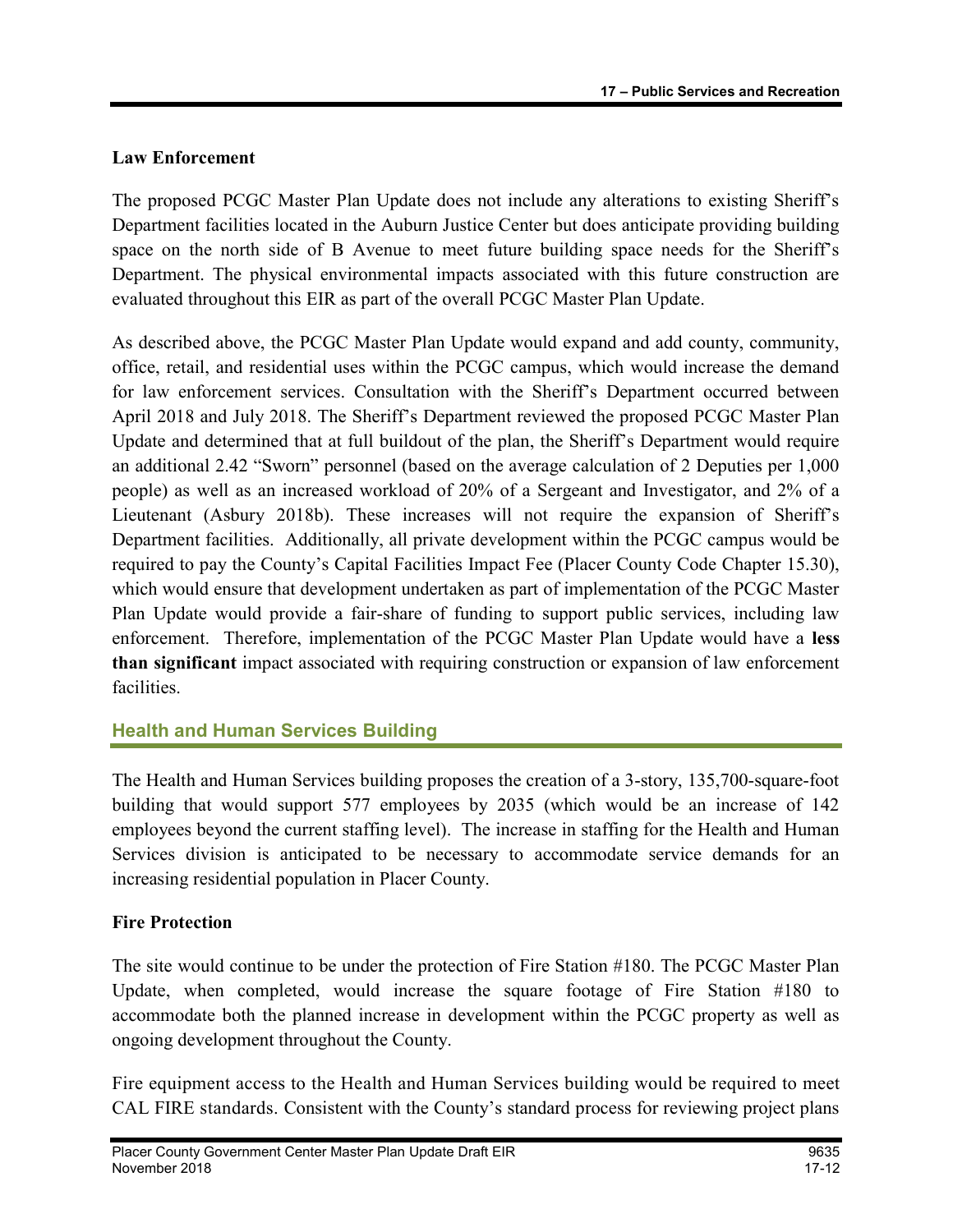prior to issuance of building permits, the building plans for this project would be reviewed by CAL FIRE and the County's Development Review Committee to ensure these standards are met.

With the expansion of the onsite Fire Station #180, which would be supported in part by payment of the Capital Facilities Impact Fee by applicants for private development projects throughout Placer County, implementation of the PCGC Master Plan Update would have a less than significant impact related to the provision of fire protection services.

#### Law Enforcement

The Health and Human Services building would continue to be within the jurisdiction of the Placer County Sheriff's Department. The increase in staffing levels for the Health and Human Services Division would contribute to the increase in Sheriff's Department staff time as discussed in the previous PCGC Master Plan Update section. With payment of the Capital Facilities Impact Fee by applicants for private development projects throughout Placer County, which would provide funding that could be used for increased sheriff's patrol and investigation services, implementation of the PCGC Master Plan Update would have a less than significant impact related to the provision of fire protection services.

## Multifamily Residential Project

The Multifamily Residential project located at 1<sup>st</sup> Street and B Avenue would construct up to 100 dwelling units, which could support up to 268 residents.

## Fire Protection

The Multifamily Residential project would be under the protection of Fire Station #180 and CAL FIRE. The PCGC Master Plan Update, when completed, would increase the square footage of Fire Station #180 in order to accommodate both the planned increase in development within the PCGC campus as well as the County. The building plans for the Multifamily Residential project would be reviewed by CAL FIRE and the County's Development Review Committee to ensure these standards are met. The applicant for development of the Multifamily Residential project would be required to pay the County's Capital Facilities Impact Fee at the time that building permits for the project are issued. This would provide funding to support expansion of the fire station. Therefore, the proposed project would have a less than significant impact on fire protection services.

#### Law Enforcement

The project site would continue to be under the protection of the Placer County Sheriff's Department. As discussed above, no expansion of the Sheriff's facilities are anticipated to be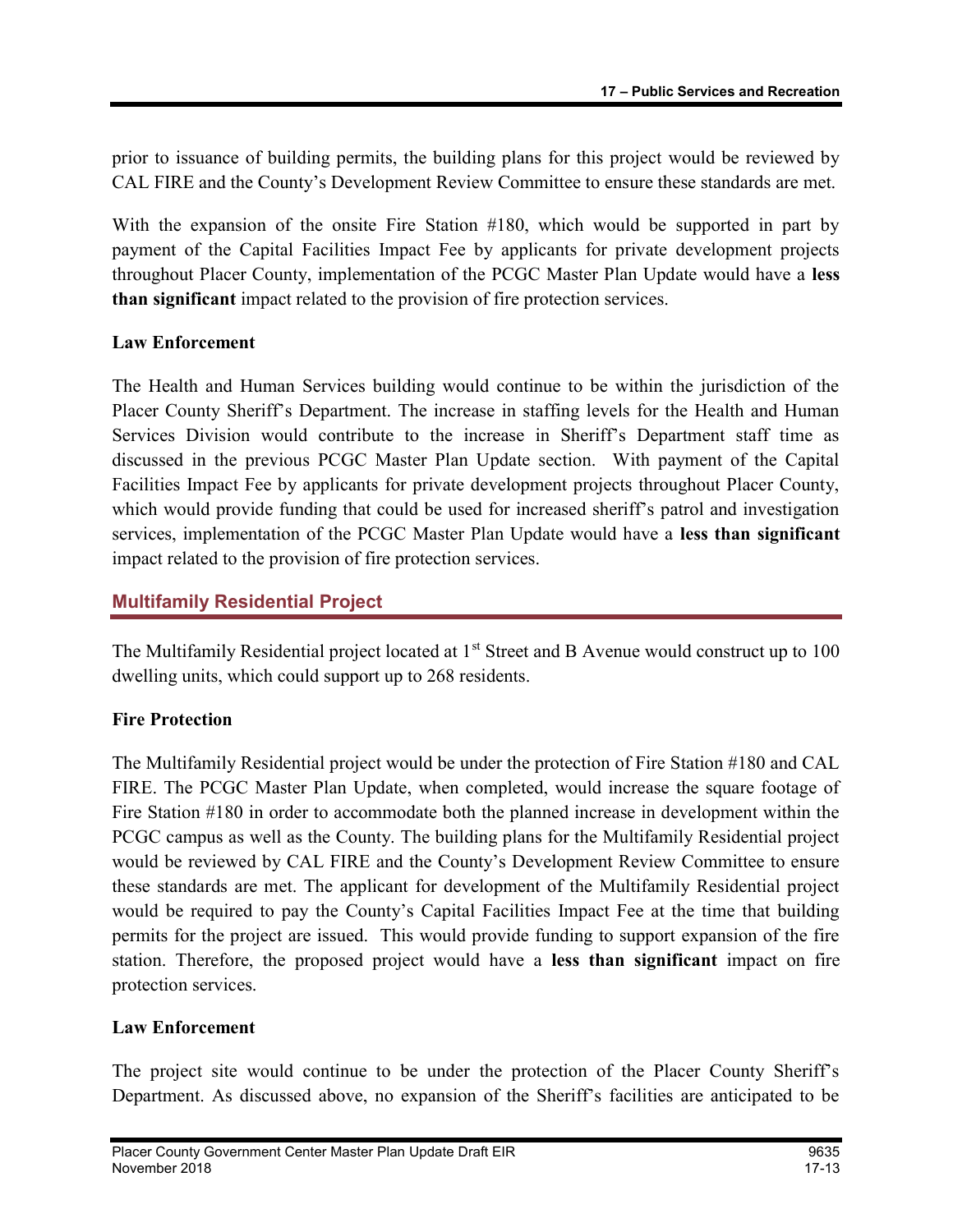necessary to accommodate increases in staffing needed to ensure that law enforcement services are available to all new development within the PCGC campus, however the plan does provide additional space for expansion of the Sheriff's Department to meet the increased service demands associated with projected growth throughout Placer County. The applicant for development of the Multifamily Residential project would be required to pay the County's Capital Facilities Impact Fee at the time that building permits for the project are issued, which would provide funding that could be used for increased sheriff's patrol and investigation services. This would ensure that the proposed project would have a less than significant impact on law enforcement services at the PCGC campus.

| Impact 17-2                       | Would the project cause or accelerate the physical deterioration of<br>existing parks or recreational facilities or create a need for construction<br>or expansion of recreational facilities beyond what was anticipated in the<br>County's General Plan or the Auburn/Bowman Community Plan? |                                              |                                           |
|-----------------------------------|------------------------------------------------------------------------------------------------------------------------------------------------------------------------------------------------------------------------------------------------------------------------------------------------|----------------------------------------------|-------------------------------------------|
|                                   | <b>PCGC Master Plan</b><br>Update                                                                                                                                                                                                                                                              | Health and Human<br><b>Services Building</b> | <b>Multifamily Residential</b><br>Project |
| <b>Level of Significance:</b>     | Less than Significant                                                                                                                                                                                                                                                                          | No impact                                    | Less than Significant                     |
| <b>Mitigation Measures:</b>       | None required                                                                                                                                                                                                                                                                                  | None required                                | None required                             |
| Significance after<br>Mitigation: | Less than Significant                                                                                                                                                                                                                                                                          | No impact                                    | Less than Significant                     |

## PCGC Master Plan Update

The PCGC Master Plan Update proposes commercial, county, office and residential land uses. The project also proposes open space land uses, pedestrian paths, relocation of the existing community garden, and a community green that would serve as passive parkland. The project does not include development of any active park uses. Therefore, the anticipated increase in population would be expected to use offsite recreational facilities. The PCGC campus is currently served by Placer County parkland and recreational areas, Auburn Recreational District parkland and recreational areas, and the Auburn State Recreational Area (managed by the State of California Department of Parks and Recreation). The Placer County General Plan outlines a parkland standard requiring 5 acres of active parkland and 5 acres of passive parkland for every 1,000 county residents. The PCGC Master Plan Update proposes to add approximately 485 new onsite dwelling units, which could accommodate 1,300 additional onsite residents. This would require approximately 6.5 acres each of active parkland and passive parkland under the Placer County General Plan parkland standard. All of the residential land uses within the PCGC campus would be constructed as part of individual private development projects. Each private development project would be required to meet the Placer County General Plan requirement to either dedicate land and/or pay of fees in accordance with State law to ensure funding for the acquisition and development of public recreation facilities. Consistent with goals and policies in the Placer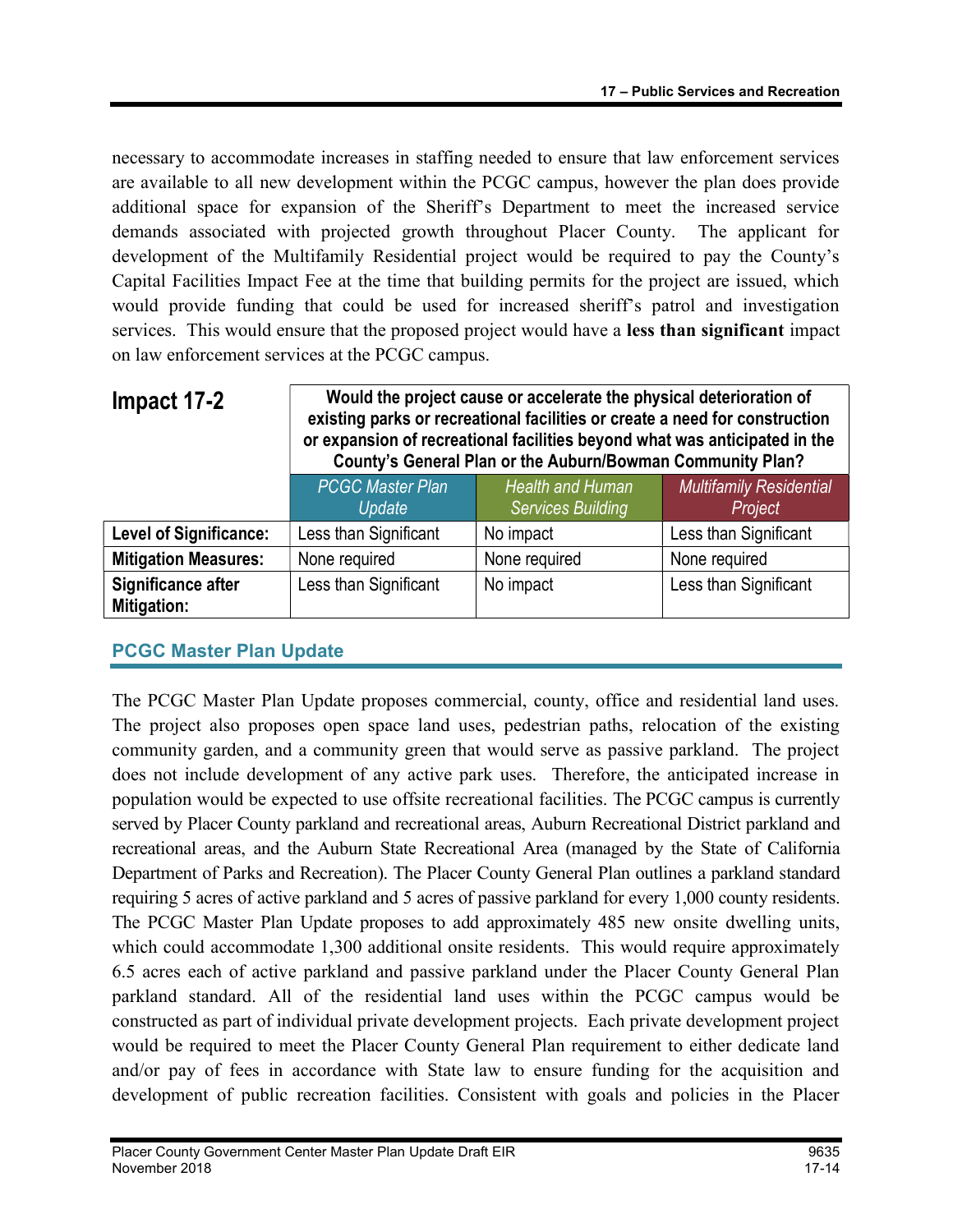County General Plan, Section 16.08.100 of the Placer County Code requires dedication of land for park or recreational purposes, or a fee paid in lieu thereof, or a combination of both, as a condition of approval for final subdivision or parcel maps. The land areas required for dedication may be up to an amount equivalent to the land necessary to provide five acres of park land per 1,000 residents of the proposed subdivision.

The PCGC Master Plan Update anticipates development of passive open space and trails within the PCGC campus. This includes the 3-acre Community Green located in the Community Thematic Area, which would meet 46% of the passive parkland need for the anticipated residents of the PCGC property. The project would also develop formal and informal landscaped areas and trails to support pedestrian and bicycle activity throughout the PCGC property as discussed in Chapter 5, Land Use, and Chapter 10, Transportation.

In addition, individual construction projects may include development of small on-site active and passive recreation facilities. Where recreation needs cannot be met on-site, dedication of land and/or payment of in-lieu park fees by applicants for private development projects within the PCGC campus would provide adequate maintenance of existing park facilities and opportunities to development new park facilities such that increased use of offsite community recreational areas resulting from implementation of the proposed PCGC Master Plan Update would not result in accelerated deterioration of park facilities. Compliance with the Placer County General Plan parkland requirements would ensure that the project would comply with the Quimby Act and the County's parkland standard and therefore implementation of the PCGC Mater Plan Update would result in a less than significant impact associated with provision of adequate recreation facilities to support the onsite residential population.

## Health and Human Services Building

The proposed Health and Human Services building does not include any residential land use and would not result in an increase in population that would require recreational resources. The project site currently supports approximately 3 acres of vacant land that is used by individuals walking between existing buildings within the PCGC campus or who may be walking during a break from work, thus it provides limited passive recreation value. The proposed PCGC Master Plan update includes provisions for development of sidewalks and pedestrian trails, including associated landscaping to ensure a high-quality pedestrian experience. This would replace the limited passive recreation value afforded by the vacant land within the Health and Human Services project site. Therefore, the proposed Health and Human Services Building would result in no impact to recreational resources.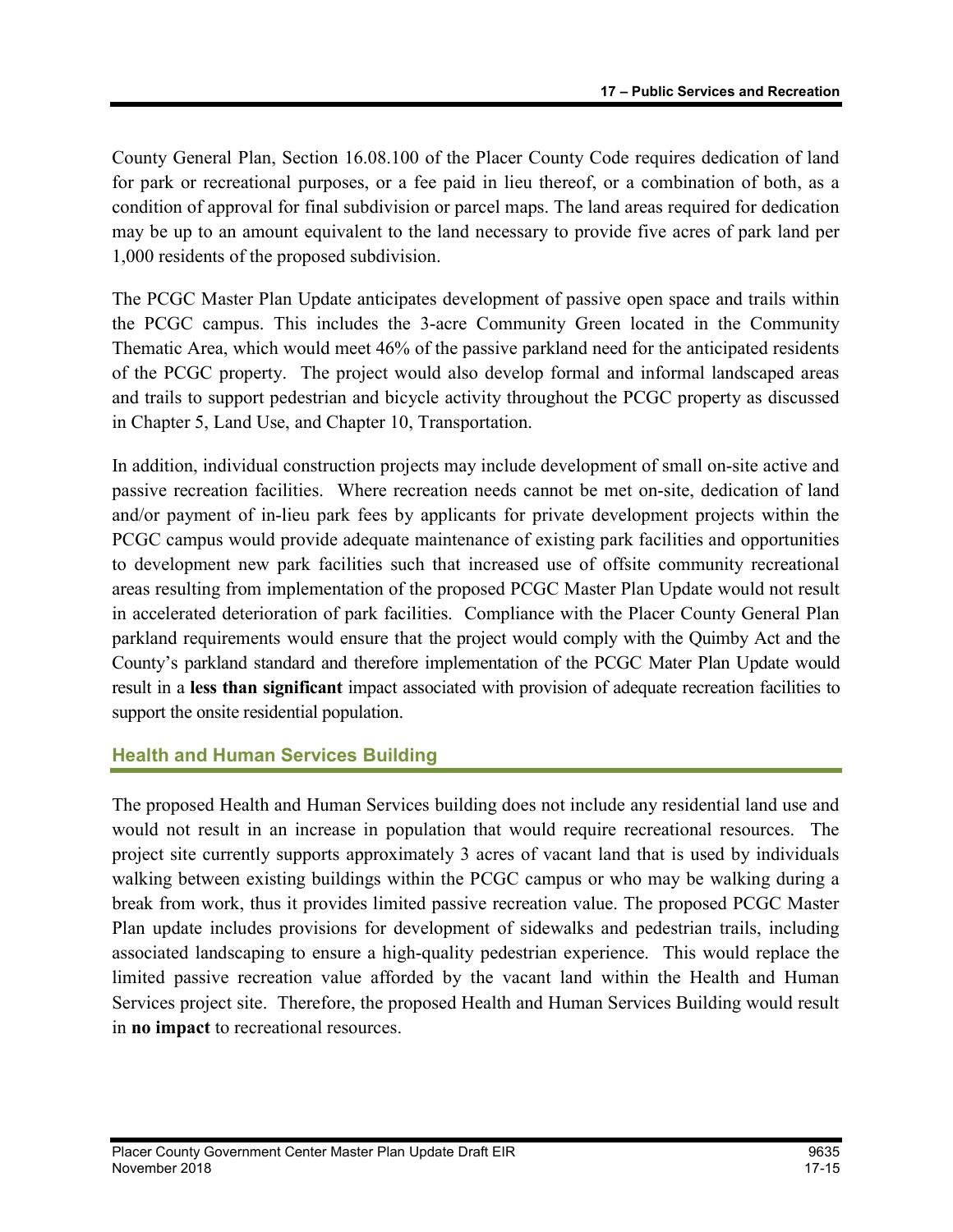# Multifamily Residential Project

The proposed Multifamily Residential project located at 1<sup>st</sup> Street and B Avenue would construct up to 100 multifamily residential dwelling units, which would increase onsite population by approximately 268 people. This addition to the population would require recreational resources. As per the Placer County General Plan, the addition of 268 residents would require 1.34 acres of active parkland and 1.34 acres of passive parkland. The project would include onsite tot lots and other passive recreation facilities, such as a picnic area. Further, consistent with Section 16.08.100 of the Placer County Code, the project applicant would be required to dedicate land for park or recreational purposes, or pay an a fee paid in lieu thereof, or a combination of both. As the proposed project does not include active or passive parkland, the project applicant will be required to pay an in-lieu fee in order to offset the effect of the increased use of community recreation areas. With payment of the parkland dedication in-lieu fee to the County, the proposed project would have a less than significant impact associated with demand for park and recreation facilities.

| Impact 17-3                       | Would the project have an increase demand for schools and school<br>capacity requiring the need to construct new facilities, or expand existing<br>facilities? |                                                     |                                           |
|-----------------------------------|----------------------------------------------------------------------------------------------------------------------------------------------------------------|-----------------------------------------------------|-------------------------------------------|
|                                   | <b>PCGC Master Plan</b><br>Update                                                                                                                              | <b>Health and Human</b><br><b>Services Building</b> | <b>Multifamily Residential</b><br>Project |
| <b>Level of Significance:</b>     | Less than Significant                                                                                                                                          | No impact                                           | Less than Significant                     |
| <b>Mitigation Measures:</b>       | None required                                                                                                                                                  | None required                                       | None required                             |
| Significance after<br>Mitigation: | Less than Significant                                                                                                                                          | No impact                                           | Less than Significant                     |

## PCGC Master Plan Update

The project would result in an increase in the existing student population. The student generation rate per household in the AUSD is 0.343 (School Facility Consultants 2000). At this generation rate, the proposed construction of 485 dwelling units would be expected to support approximately 167 elementary school students, of which 111 would be K-5 students and 56 would be in grades 6-8. Rock Creek Elementary currently has an enrollment of 278 and has a student:teacher ratio of 26:1, which is higher than the state average of 22:1; Auburn Elementary currently has an enrollment of 381 and has a student:teacher ratio of 18:1, which is significantly below the state average. E.V. Cain Middle School currently has an enrollment of 693 and has a student:teacher ratio of 22:1 which is exactly at the state average of 22:1. The student to teacher ratios suggest that these schools may be operating at or slightly below capacity.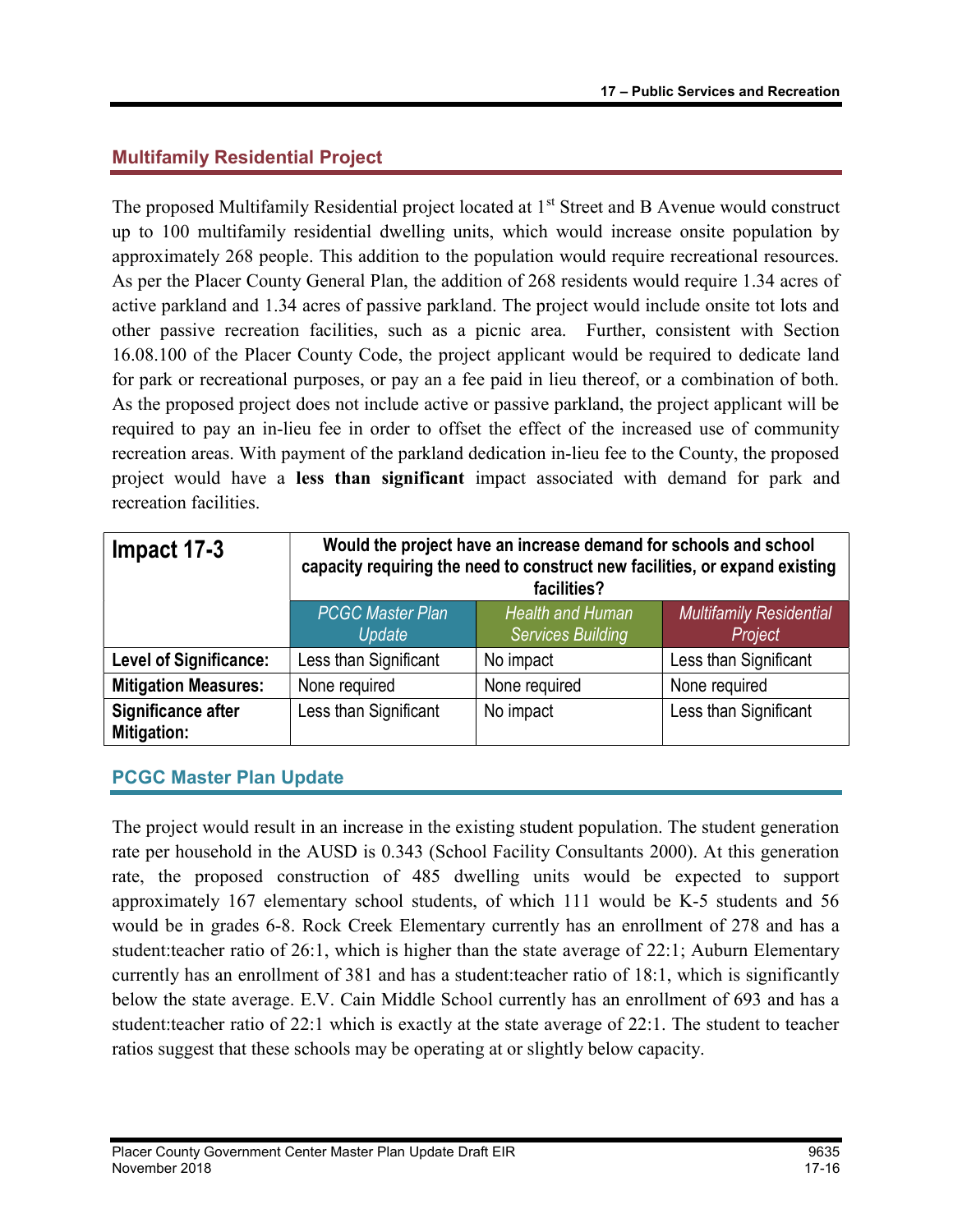The student generation rate per household for PUHSD is 0.2362 (School Site Solutions 2008) therefore the dwelling units proposed under the PCGC Master Plan Update could support approximately 115 high school students. Currently, with the enrollment of 1,386 students at Placer High School, the student:teacher ratio is 23:1 which is slightly higher than the state average of 22:1.

California Government Code Section 65996 requires individual applicants for private development projects that include residential, commercial, and/or office land uses to pay impact fees to the school districts at the time that building permits are issued. The Certification of Compliance outlines the development fees for AUSD. At \$2.02 per square foot of new residential space, development fees for the projected development of 486,800 square feet of residential space would be \$983,336. It is assumed that each dwelling unit would have approximately 1,000 square feet, which would be associated with a development fee of \$2,020. Private commercial development is estimated to include 182,800 square feet, which would require a total development fee of \$58,496. In total, the development fees required by the projected development within the PCGC Master Plan Update is estimated to be \$1,041,832. These fees would be paid by each individual applicant in accordance with the size and land uses included in each individual development project.

These fees are used to accommodate increased student enrollment by funding school construction, reconstruction, and modernization. As provided in the Government Code, payment of these fees constitutes adequate mitigation for impacts that may result from the increased school enrollment associated with the project. This would ensure impacts associated with the addition of students to the AUSD and PUHSD elementary, middle, and high schools would be less than significant.

## Health and Human Services Building

The proposed Health and Human Services building does not include any residential land use or private office or commercial space and would not result in an increase in population that would increase demands for public elementary, middle, and high school capacity. Therefore, the proposed project would result in no impact to educational resources.

## Multifamily Residential Project

The proposed Multifamily Residential project at 1<sup>st</sup> Street and B Avenue is currently proposed to include 79 dwelling units. However to provide a conservative estimate of potential impacts, this EIR considers the effects associated with construction of 100 dwelling units at this site. Based on the AUSD student generation rate per household of 0.343, approximately 23 students in grades K-5 and 11 students in grades 6-8. Using the PUSHD student generation rate per household of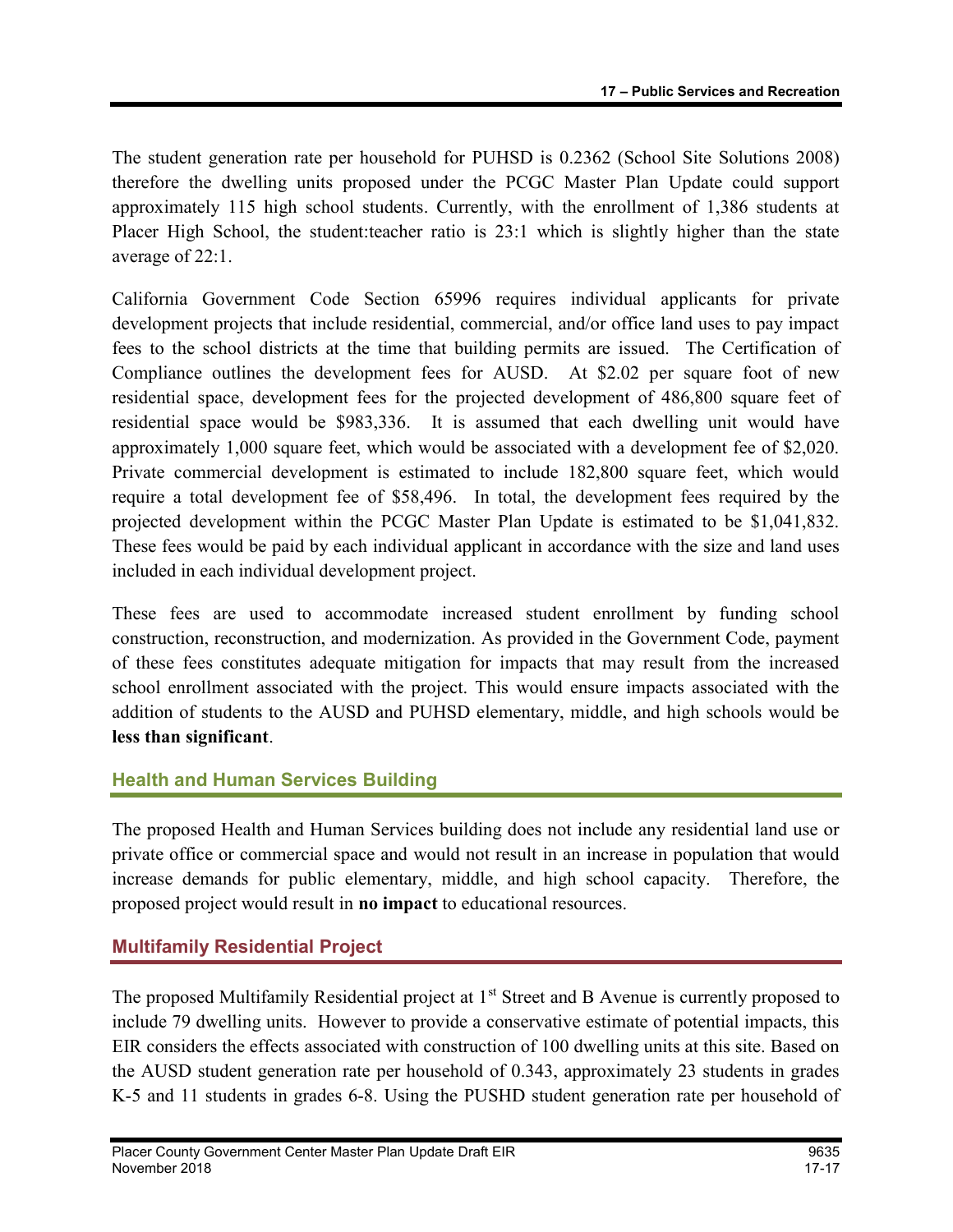0.2362, approximately 24 high school students would be expected to reside within the Multifamily Residential project. At the time that building permits for the project are issued, the project applicant would be required to pay the current adopted school impact fees for AUSD and PUHSD consistent with California Government Code Section 65996. As provided in the Government Code, payment of these fees constitutes adequate mitigation for impacts that may result from the increased school enrollment associated with the project. AUSD requires fees of \$2.02 per square foot of residential space; therefore, using the higher estimation of 100 dwelling units or 84,100 square feet, the fees would be \$169,882. Should the project be developed under the lower 79 units or 66,500 square feet, the fees would be \$134,330. The project applicant would be required to pay school impact fees to the AUSD and PUHSD at the time building permits are issued. This would ensure impacts associated with the addition of students to the AUSD and PUHSD elementary and high schools would be less than significant.

| Impact 17-4                              | Would the project increase demand for libraries and library capacity<br>requiring the need to construct new facilities or expand existing facilities? |                                              |                                           |
|------------------------------------------|-------------------------------------------------------------------------------------------------------------------------------------------------------|----------------------------------------------|-------------------------------------------|
|                                          | <b>PCGC Master Plan</b><br>Update                                                                                                                     | Health and Human<br><b>Services Building</b> | <b>Multifamily Residential</b><br>Project |
| Level of Significance:                   | Less than Significant                                                                                                                                 | No impact                                    | Less than Significant                     |
| <b>Mitigation Measures:</b>              | None required                                                                                                                                         | None required                                | None required                             |
| Significance after<br><b>Mitigation:</b> | Less than Significant                                                                                                                                 | No impact                                    | Less than Significant                     |

# PCGC Master Plan Update

The proposed PCGC Master Plan Update could accommodate a total of 485 dwelling units. Based on the County's average population per household of 2.68, at build-out of the Master Plan Update, the PCGC could accommodate 1,300 residents. These new residents would require library services within the Placer County Library system. There are currently 4 libraries within 8 miles of the PCGC campus: Placer County Main Branch, Auburn Library, Penryn Library, and Applegate Library.

The Auburn Library and Placer County Main Branch are approximately 2.27 miles southeast of the project. The Penryn Library is located at 2215 Rippey Road, approximately 6.45 miles southwest of the project site. The Applegate Library is located at 18018 Applegate Road and is 7.29 miles northeast of the project site. It is expected that the library services demands of the project residents would be minimal and would be accommodated by the existing Placer County Public Libraries.

The Library Strategic Plan (County of Placer 2013) discusses that recent trends in library usage show a transition from the public's use of print type material to audio book, e-book, and dvd type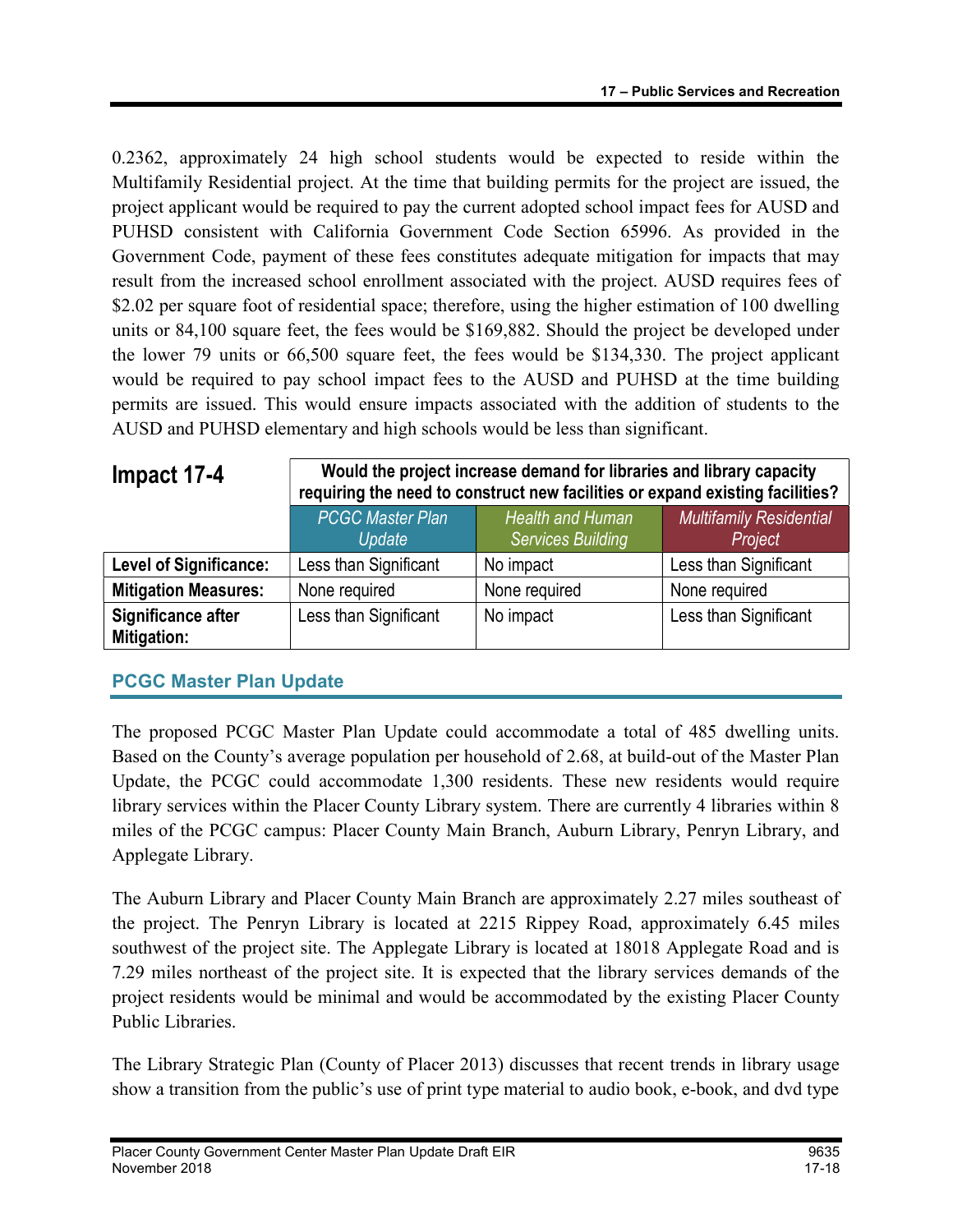material. From 2008-2011, the Library has noticed a 39% increase in the use of the libraries online sources. The Strategic Plan identifies a goal to offer 10% to 15% of the Library Services collections in e-book form by 2018 and 25% to 30% by 2023. As a result, the Strategic Plan aims to offer the majority of its collection online while curating a specific, reduced collection in print. This reduces the physical space needs for operating the libraries. In addition, the Strategic Plan noted that 24% of loan transactions did not occur in the "borrower's" "home" library, which means that borrowers may opt to use the branch that is closer to where they work or go to school rather than where they sleep (County of Placer 2013).

Revenue generated by the project in the form of special taxes, assessments, and fees would cover the costs of providing library services to the project site, including costs of acquiring new volumes for the library collection. All required fees and taxes paid by the project proponent for each individual construction project within the PCGC Master Plan Update and each future lot owner would ensure that project impacts to library services within the County would be less than significant.

## Health and Human Services Building

The proposed Health and Human Services building does not include any residential land use and would not result in an increase in population that would increase demands for public library services and thus would have no impact to libraries.

## Multifamily Residential Project

The construction of the Multifamily Residential project would result in an increase of 268 people within the project site. As discussed above, the Library Strategic Plan indicates that the Placer County public libraries are moving towards offering the majority of their collections in electronic formats while curating a specific, reduced collection in print (County of Placer 2013). Revenue generated by the project in the form of special taxes, assessments, and fees would cover the costs of providing library services to the project site, including costs of acquiring new materials for the library collection. All required fees and taxes paid by the developer would ensure that project impacts to library services within the County would be less than significant.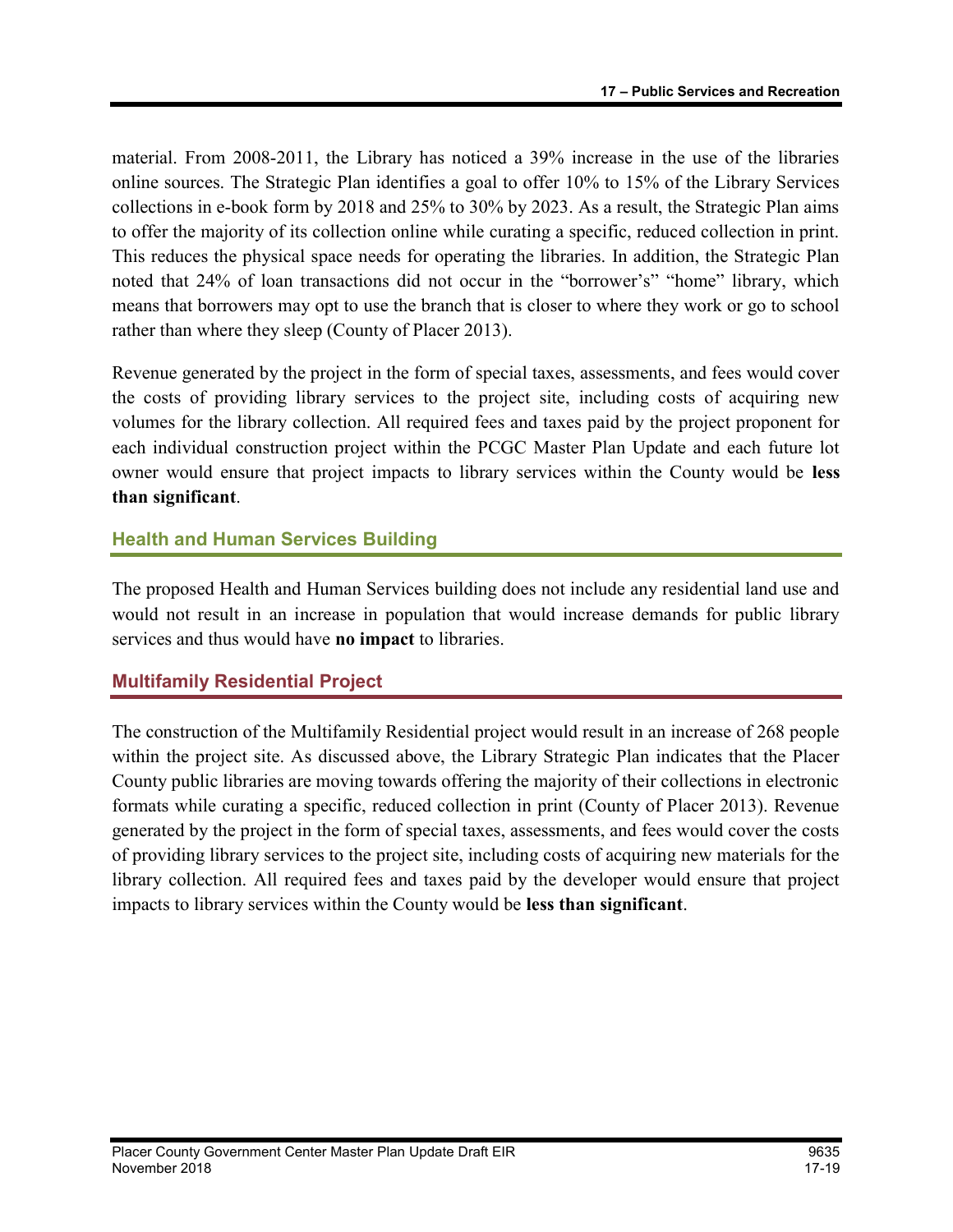| Impact 17-5                       | Would the project contribute to cumulative impacts to public services and<br>recreation? |                                                     |                                           |
|-----------------------------------|------------------------------------------------------------------------------------------|-----------------------------------------------------|-------------------------------------------|
|                                   | <b>PCGC Master Plan</b><br>Update                                                        | <b>Health and Human</b><br><b>Services Building</b> | <b>Multifamily Residential</b><br>Project |
| <b>Level of Significance:</b>     | Less than Significant                                                                    | Less than Significant                               | Less than Significant                     |
| <b>Mitigation Measures:</b>       | None required                                                                            | None required                                       | None required                             |
| Significance after<br>Mitigation: | Less than Significant                                                                    | Less than Significant                               | Less than Significant                     |

## PCGC Master Plan Update

The geographic range for assessing cumulative impacts associated with population and housing is the Auburn/Bowman Community Planning Area. The Auburn/Bowman Community Plan and Placer County General Plan provide overarching guidance for development within the Auburn/Bowman Community Planning Area, including planning for new residential, office, County and commercial land uses. The reasonably foreseeable projects in this area are identified in Table 5-1 in Chapter 5, Land Use.

As discussed in Impact 6-3 in Chapter 6, Population and Housing, the residential and employment growth represented by projects in the cumulative scenario, including the proposed PCGC Master Plan Update, would allow for a level of growth that is commensurate with the development and growth projections of the Auburn/Bowman Community Plan and the Placer County General Plan.

All of the reasonably foreseeable projects in the cumulative scenario would be required to pay the Placer County Capital Facilities Impact Fee, dedicate parkland and/or pay the County's parkland dedication in-lieu fee, and pay school impact fees. This would ensure that each project contributes a fair-share amount to funding for these services and the cumulative impact would be less than significant.

## 17.4 MITIGATION MEASURES

None required.

# 17.5 REFERENCES CITED

Asbury, Kimberly. 2018a. Personal communication with Auburn Union School District.

Asbury, Kimberly. 2018b. Personal communication with Placer County Sheriff's Office.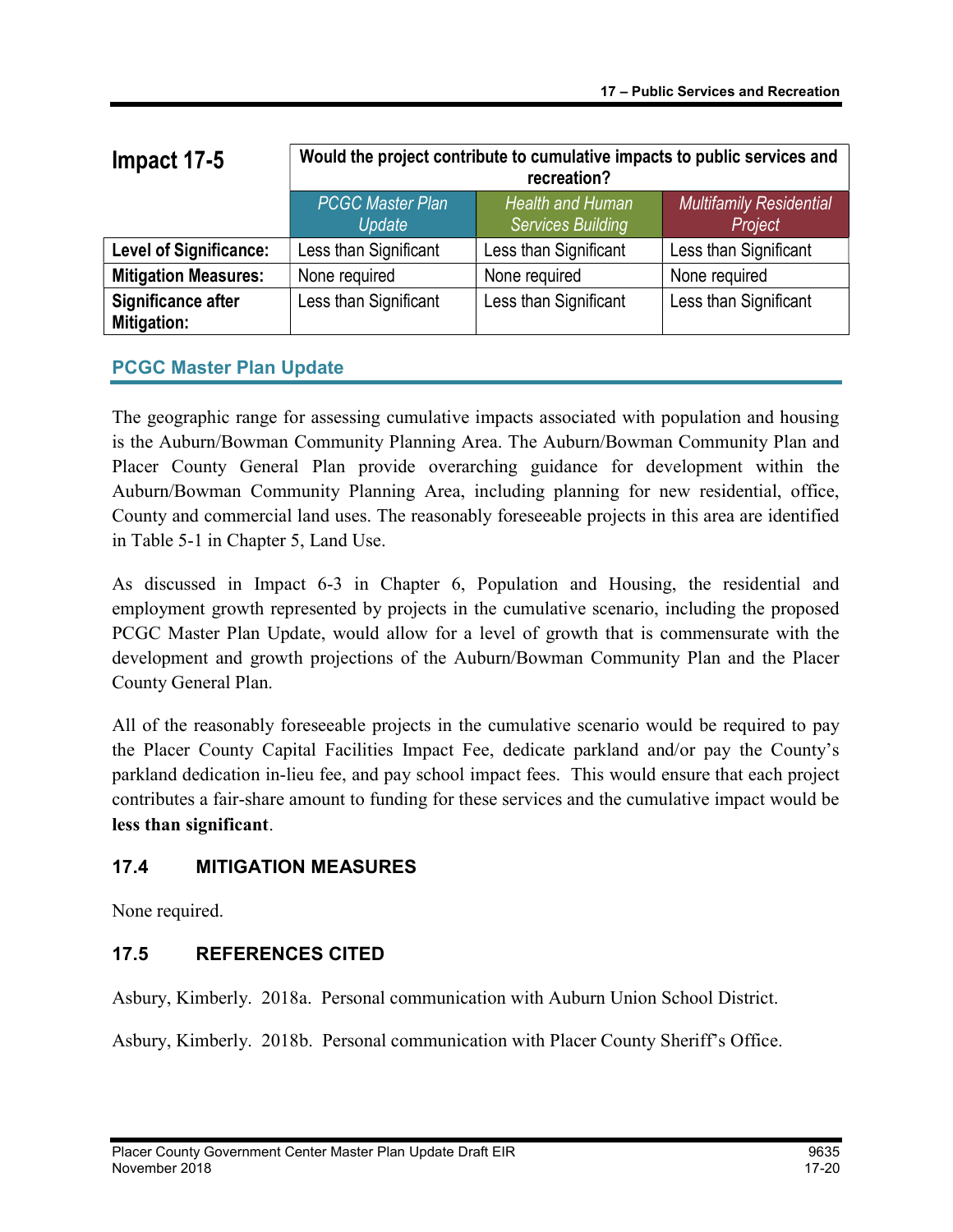County of Placer. 2003. DeWitt Government Center Facility Plan EIR. Prepared for Placer County Department of Facility Services. Prepared by North Fork Associates. December 2003.

County of Placer. 2013. Placer County Library Strategic Plan. December 10, 2013.

- County of Placer. 2018. Placer County Government Center Master Plan, Draft Strategic Vision. Prepared by Williams + Paddon. November 16, 2018. http://www.placer.ca.gov/pcgc.
- County of Placer. 2018. Fire service improvements mean lower risk rating for western Placer County, possible insurance discounts for residents. June 7, 2018. https://www.placer.ca.gov/news/2018/june/fire-risk-score-improves